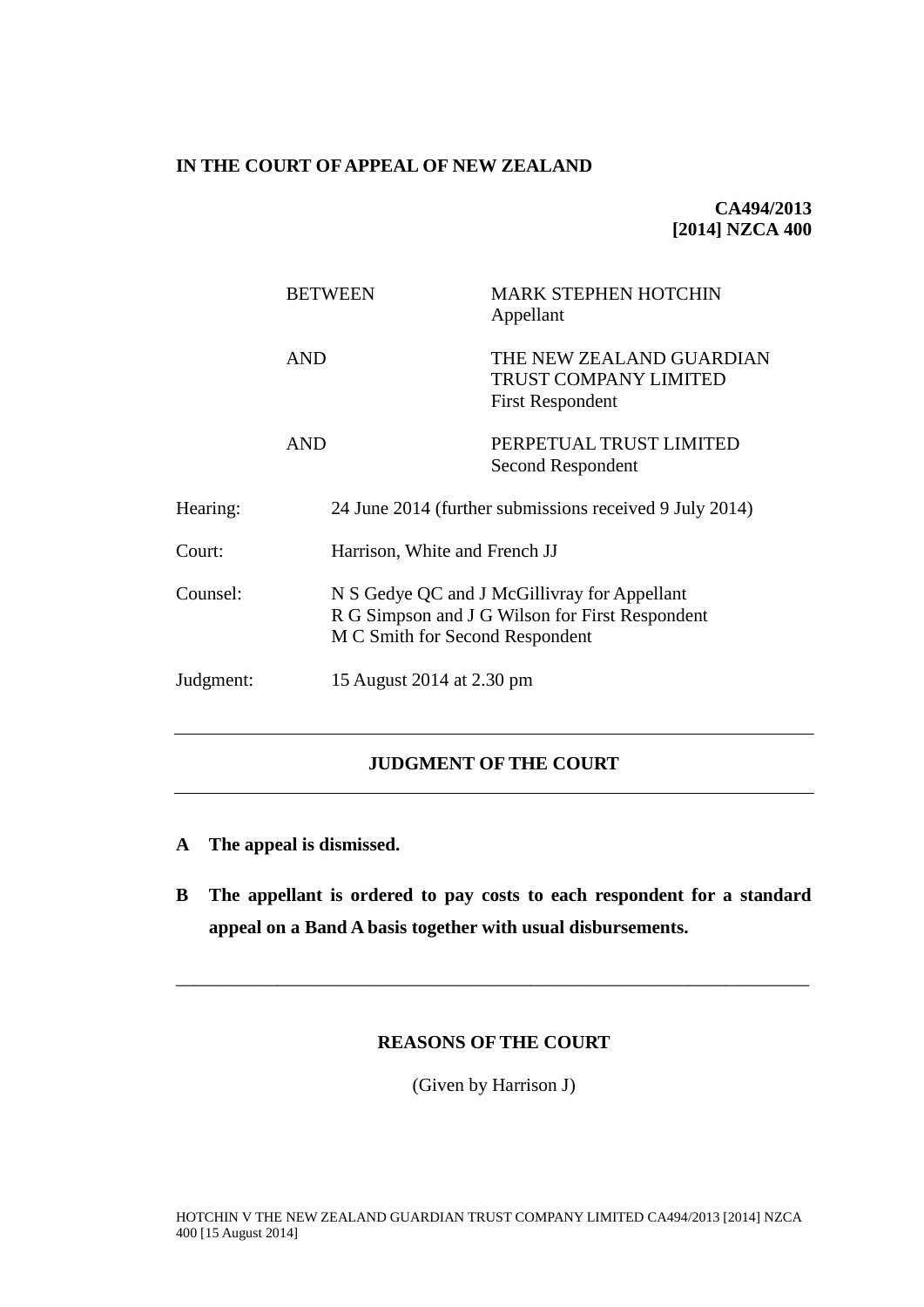### **Contents**

| <b>Question</b>                                            | $[1]$  |
|------------------------------------------------------------|--------|
| <b>Claims</b>                                              | [2]    |
| <b>Background</b>                                          | [7]    |
| <b>High Court</b>                                          | [11]   |
| <b>Law Reform Act</b>                                      | $[15]$ |
| <b>Appeal</b>                                              | [16]   |
| <b>Principles</b>                                          | [25]   |
| <b>Authorities</b>                                         | [28]   |
| Royal Brompton                                             | [28]   |
| Eastgate                                                   | $[37]$ |
| <b>Dairy Containers</b>                                    | [41]   |
| Wallace y Litwiniuk                                        | $[47]$ |
| Bank of New Zealand v New Zealand Guardian Trust           | [50]   |
| <b>Building cases</b>                                      | $[54]$ |
| <b>Smith New Court Securities Ltd v Scrimgeour Vickers</b> | $[57]$ |
| <b>Limitation Act</b>                                      | [62]   |
| <b>Analysis</b>                                            | [65]   |
| <b>Result</b>                                              | [71]   |

## **Question**

<span id="page-1-0"></span>[1] This appeal from a judgment of the Chief High Court Judge, Winkelmann  $J<sub>1</sub>$ <sup>1</sup> raises an important issue which arises frequently in multi-party litigation: is the phrase "the damage", for which a defendant (B) may be liable on a claim to one party (A) in terms of s  $17(1)(c)$  of the Law Reform Act 1936 (LRA), "the same damage" as that for which another party  $(C)$  may be liable to A, justifying B's joinder of C as a third party in a proceeding brought by A?

# **Claims**

 $\overline{1}$ 

<span id="page-1-1"></span>[2] The Financial Markets Authority (FMA) is a statutory body charged with enforcing the provisions of the Securities Act 1978 and its associated regulations. The appellant, Mark Hotchin, and others were directors of the Hanover Group of companies – Hanover Finance Ltd (HFL), United Finance Ltd (UFL) and Hanover Capital Ltd (HCL). All three Hanover companies carried on business as finance companies by raising money from the general public for lending to third parties. In July 2008 the companies ceased trading.

<sup>1</sup> *Financial Markets Authority v Hotchin* [2013] NZHC 1611 [*Hotchin*].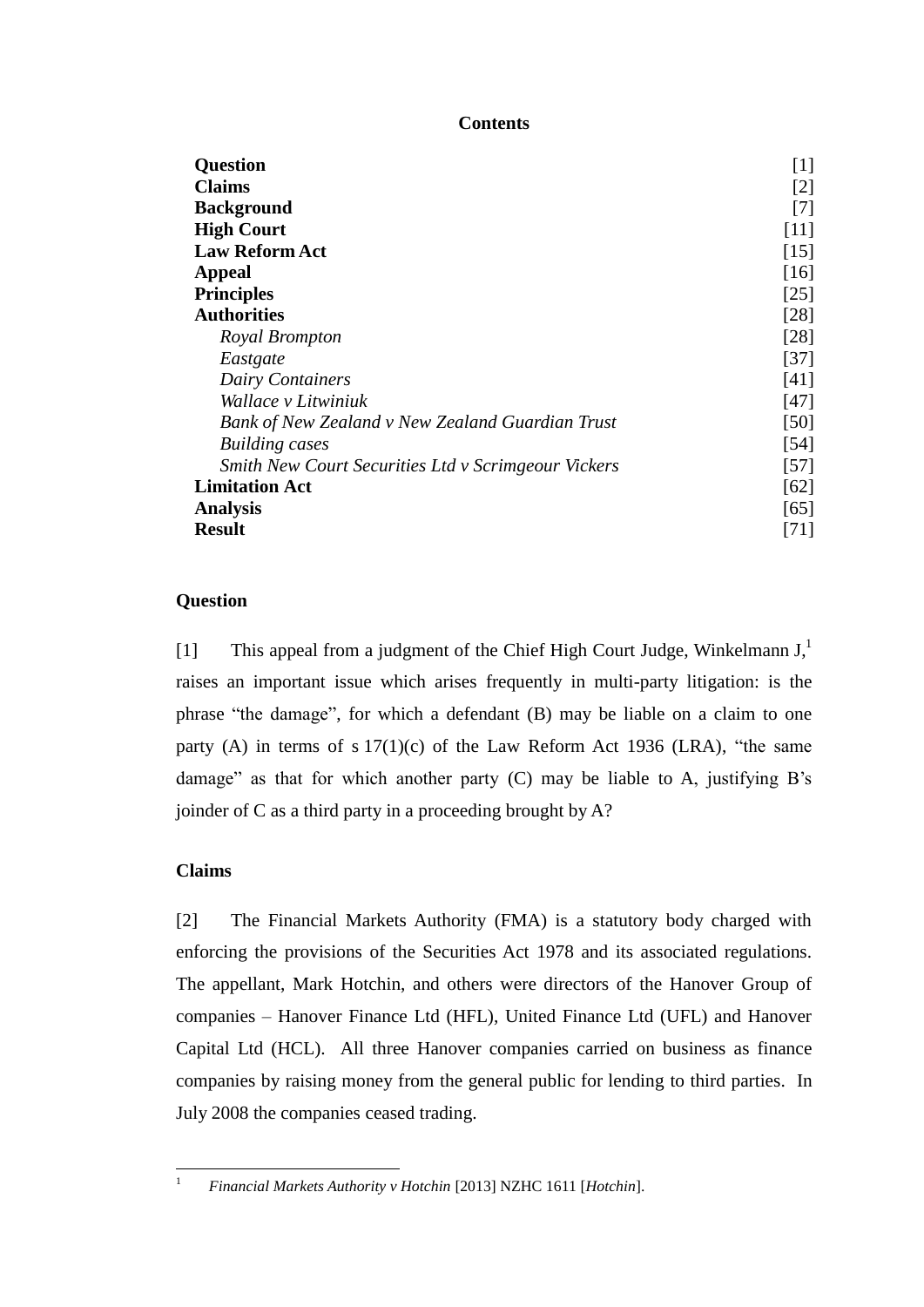[3] The FMA has issued a proceeding in the High Court against the Hanover directors claiming financial compensation under s 55G of the Securities Act for investors in the three Hanover companies for losses of about \$35 million. The FMA alleges that: (1) in a seven and a half month moratorium period before they ceased trading: the Hanover companies made untrue statements about their liquidity in prospectuses and published statements when offering debt securities to the public; and (2) the directors who signed the documents, including Mr Hotchin, are responsible for the financial losses suffered by members of the public who invested by reason of the untrue statements. The FMA also alleges that the directors signed untrue certificates. Mr Hotchin has filed a defence to the FMA's claim.

[4] The debt securities offered by the Hanover companies were issued under three different trust deeds. New Zealand Guardian Trust (NZGT) was the trustee under HFL's deed; Perpetual was the trustee under UFL's and HCL's deeds.

[5] Mr Hotchin has joined both trustees as third parties to the FMA's proceeding on the ground that each is liable to contribute to any compensation which he is ordered to pay to investors. That is because, Mr Hotchin is alleged, the trustees owed and breached tortious or equitable duties of care to the same investors to which he owed duties, albeit of a different legal nature. Each trustee is accordingly liable for the same damage suffered by the investors as a result of any breaches of duty by the directors.

[6] Winkelmann J allowed an application by both trustees to strike out Mr Hotchin's third party claims essentially because he and the trustees could not be liable in respect of the same damage. He now appeals against the Chief Judge's decision on the ground that she erred in law.

#### **Background**

<span id="page-2-0"></span>[7] All investments for which the FMA claims compensation were made between 7 December 2007, when the last Hanover prospectus was registered, and 23 July 2008, when the companies suspended the offers of securities contained in those prospectuses. Within this moratorium period, on or about 31 March 2008, the companies supplied directors' extension certificates to the Registrar. Before then,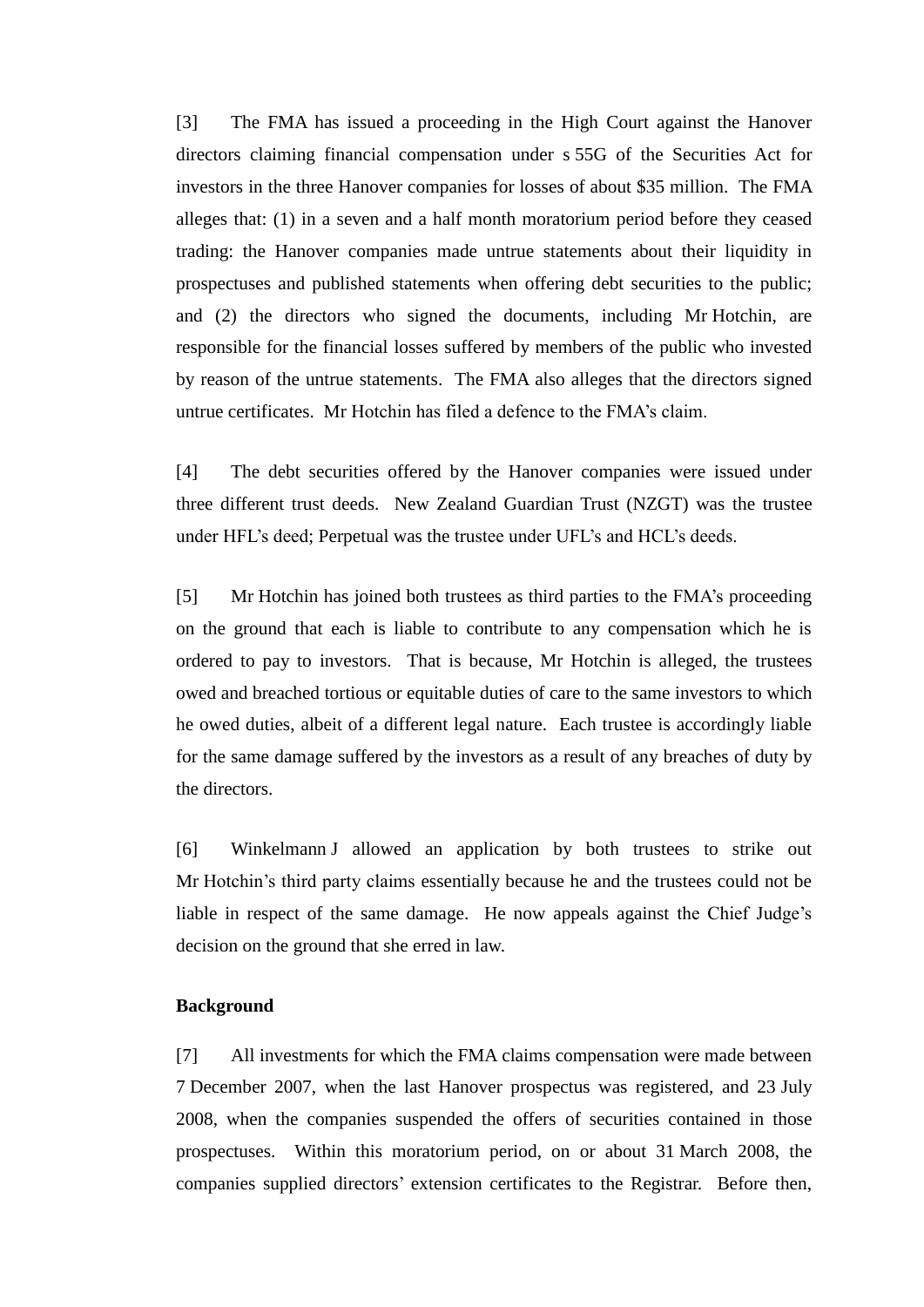the FMA pleads, on 3 September 2007 the companies had stopped lending for the purpose of assisting immediate liquidity. Also, it pleads that between 30 June 2007 and 31 March 2008 there was a decline in the companies' reinvestment rate, from 81 per cent to 28 per cent. Within that time, there was an increase of 1201 per cent in past due loans – those being overdue and impaired.

[8] All investments made in this moratorium period were for terms of between six months and five years. There was a high level of reinvestment, up to 80 per cent of existing deposits.

[9] Mr Hotchin's particularisation of the duties allegedly owed by both trustees is found in the terms pleaded against NZGT:

- 9. NZGT owed a duty of care in tort to the depositors of HFL, including prospective depositors, and existing or rollover depositors, to exercise reasonable diligence, care and skill:
	- (a) In reviewing and deciding whether or not to approve the form and content of the HFL prospectus;
	- (b) To ascertain whether or not any breach of the terms of the deed or of the terms of the offer of the debt securities had occurred, or was likely to occur, including by taking reasonable steps to ascertain whether the statements made in the HFL prospectus were true;
	- (c) To ascertain whether or not the assets of HFL that were or may have been available, whether by way of security or otherwise, were sufficient or likely to be sufficient to discharge the amounts of HFL's debt securities as they became due;
	- (d) To monitor and identify matters relating to HFL's financial position that were likely to have a material and adverse effect on the interests of the depositors;
	- (e) To ascertain whether HFL's business was being conducted in a prudent and businesslike manner;
	- (f) To take timely and appropriate action in relation to any matters of concern with regard to the above matters.

[10] These particular duties derive from the trust deed and the statutory framework, giving rise to alternative obligations in tort and equity. Mr Hotchin pleads that if the FMA succeeds in its claim against him it will necessarily follow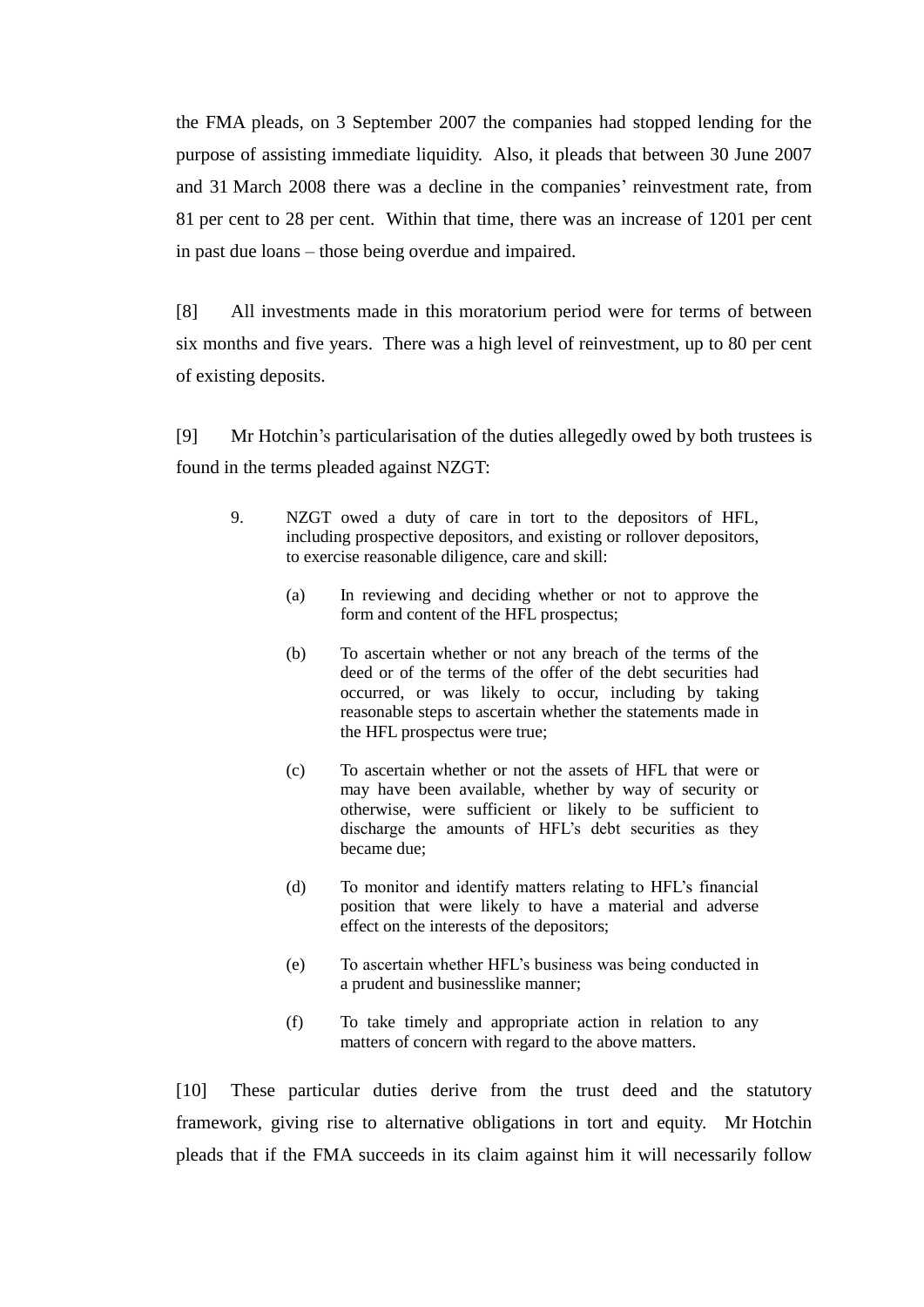that the trustees will have breached one or more of their duties to depositors by: (1) failing to detect various related party transactions entered into in breach of the trust deeds; (2) allowing the companies to issue and distribute prospectuses containing untrue statements; and (3) failing to take timely and appropriate steps to protect existing and future depositors – in particular by failing to suspend the companies' operations to prevent them from taking further deposits. These breaches, Mr Hotchin alleges, contributed to the depositors' losses and caused the same damage as that which he allegedly caused – the loss of value of the investors' deposits.

#### **High Court**

<span id="page-4-0"></span>[11] In the High Court Winkelmann J was required to address a number of questions arising on the trustees' application to strike out. In that context she outlined the source and nature of the trustees' duties. We gratefully adopt her summary as follows:

[27] Section 33(1) of the Securities Act provides that no debt security may be offered to the public without a registered prospectus. During the time with which these proceedings are concerned, s 33(2) provided that no debt security was to be offered to the public for subscription unless the issuer of the security had appointed a person as a trustee for the security, both the issuer and the trustee had signed a trust deed related to the security, and a copy of the trust deed had been registered by the Registrar under the Act.

[28] The Regulations made pursuant to the Securities Act, the Securities Regulations 1983, prescribe content for registered prospectuses. At the time of the alleged breaches, cl 13 of sch  $2<sup>2</sup>$  required that each prospectus contain brief particulars of the trust deed, including particulars of limitations as to asset ratios and the granting of prior ranking or pari passu securities, and any particular duties of the trustee. It also required a statement by the trustee that the offer of securities complied with any relevant provision of the trust deed, and that the trustee did not guarantee the repayment of deposits or interest thereon.

[29] Section 45(1) of the Securities Act provides that every trust deed required for the purposes of the Act has to contain the information and matters prescribed in the Regulations. At the time relevant to these proceedings, cls 1-11 of sch 5 of the Regulations were deemed to be incorporated into the trust deeds.<sup>3</sup> Of most relevance is cl 1, which provided:

 $\frac{1}{2}$ For the provision currently in force, see cl 14 of sch 2 of the Securities Regulations 2009.

<sup>&</sup>lt;sup>3</sup> By reason of reg 24 of the Securities Regulations 1983. This is now covered by reg 5 of the Securities Regulations 2009.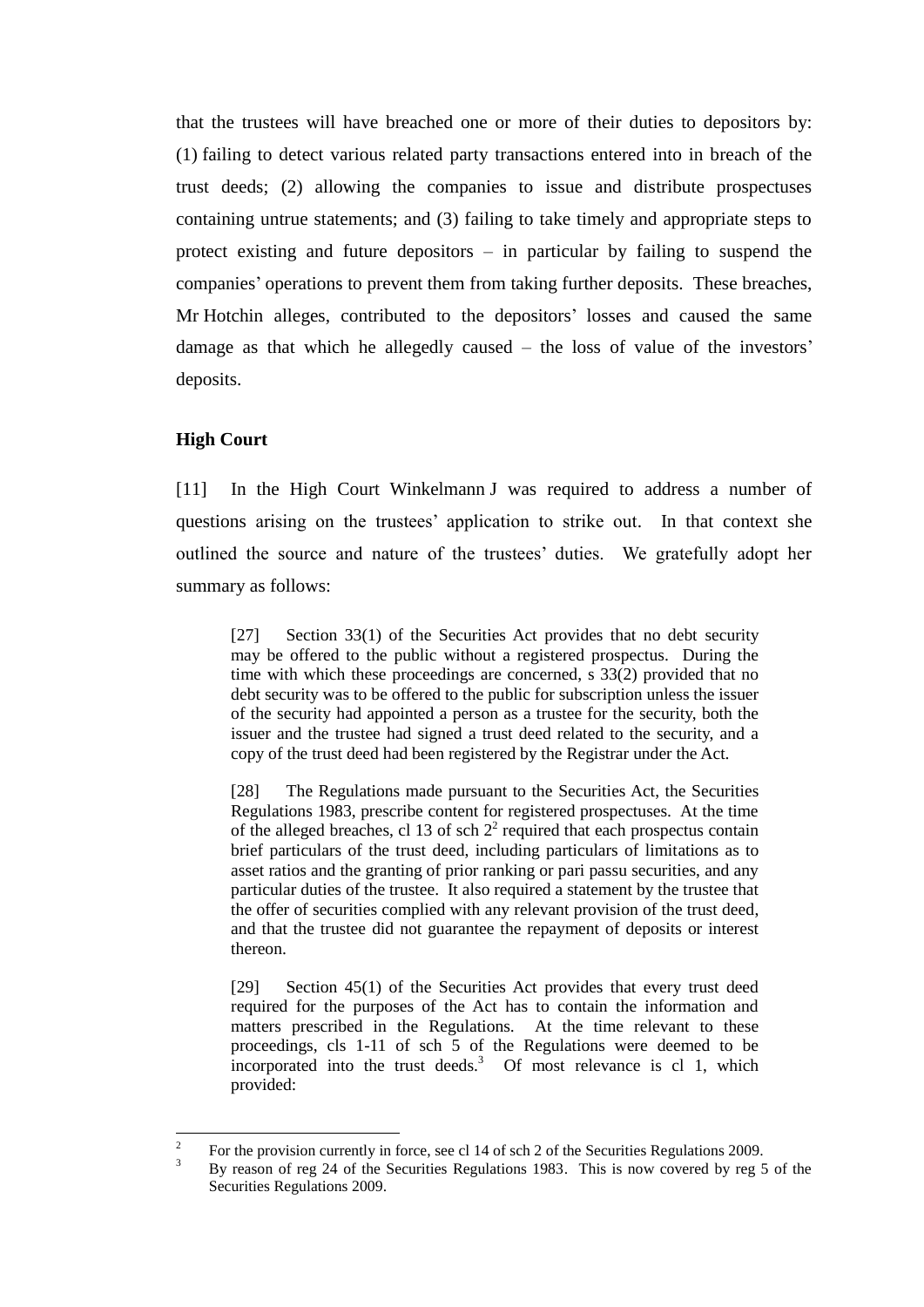#### **1 Duties of trustee**

- (1) The trustee shall exercise reasonable diligence to ascertain whether or not any breach of the terms of the deed or of the terms of the offer of the debt securities has occurred and, except where it is satisfied that the breach will not materially prejudice the security (if any) of the deed securities or the interests of the holders thereof, shall do all such things as it is empowered to do to cause any breach of those terms to be remedied.
- (2) The trustee shall exercise reasonable diligence to ascertain whether or not the assets of the borrowing group that are, or may be available, whether by way of security or otherwise, are sufficient or are likely to be sufficient to discharge the amounts of the debt securities as they become due.

[30] The other potential source of trustees' duties is of course the terms of the various trust deeds. The trust deeds between Perpetual and UFL, and between Perpetual and HCL, are silent as to the trustees' duties. However the trust deed between NZGT and HFL contains the following clause:

#### **C.04 Supplemental powers of trustees**

In addition to the provisions of the law relating to trustees and to facilitate the discharge of its duties hereunder but subject always to Section 62 of the Securities Act IT IS HEREBY EXPRESSLY DECLARED THAT:

(e) notwithstanding any other provisions of this Deed the Trustee shall exercise reasonable diligence to ascertain whether or not the Company or the Charging Subsidiaries has committed any breach of the provisions of this deed or any breach of any of the terms or conditions of issue of any Deposit;

[31] The trust deeds are not identical, but as with most trust deeds for debt securities they share fundamental characteristics. The critical covenants given by the companies and their charging subsidiaries required them to:

- maintain assets at a certain level:
- limit liabilities so that total liabilities did not exceed a stipulated percentage of total tangible assets;
- refrain from entering into certain kinds of transactions with related companies without the trustees' prior consent;
- refrain from granting any charge ranking in priority to or pari passu with the charges granted in favour of the trustees for the benefit of the depositors;
- comply with the terms of the offer;
- carry on their business in an efficient and businesslike manner; and
- provide information to the trustees on request but otherwise on a regular basis.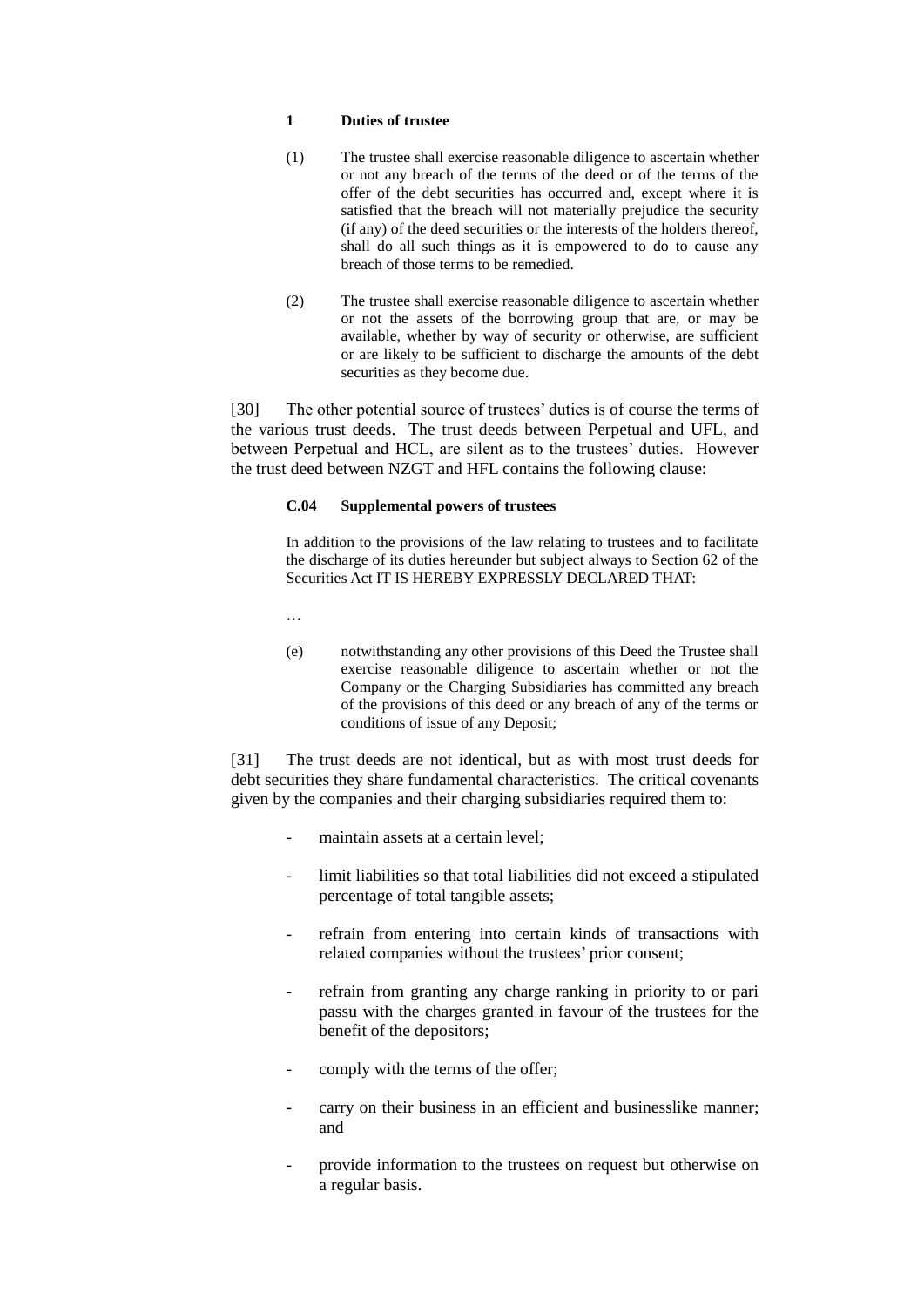[12] It is significant that there are no appeals or cross-appeals against the Chief Judge's threshold findings that when exercising their functions the trustees arguably owed duties of care to prospective or rollover depositors,<sup>4</sup> but not of such a nature as to ascertain or monitor whether, as Mr Hotchin alleges, statements made in the prospectuses were true.<sup>5</sup> Nor is there any challenge to her identification of the essential nature of the trustees' duty as being to monitor the Hanover companies for compliance with the trust deeds and to use enforcement powers wherever necessary to protect investors.<sup>6</sup> For reasons which will become apparent, these unchallenged findings about the trustees' duties have significantly limited the scope of argument available to Mr Hotchin on appeal.

[13] Winkelmann J summarised her reasons for finding that Mr Hotchin's claim in tort under s  $17(1)$  was untenable as follows:<sup>7</sup>

[68] The expression "the same damage" in s 17 therefore refers not to quantum of loss, or damages, but rather to the harm suffered by (for present purposes) the depositors, for which they are entitled to compensation.

[69] In this case the position is as follows. If it can be established that the trustees failed in their duty to monitor the affairs of the company for insolvency or breaches of the trust deeds, the damage resulting will be the losses incurred by depositors while the trustees wrongfully failed to act. If it can be established that the directors made untrue statements, the damage resulting will be that the depositors invested in a company in reliance on untrue statements. These are different losses. Even if the trustees ought to have "pulled the plug" sooner, the trustees cannot be liable for the loss independently caused by the directors.

[70] I heard argument also as to the precise measure of damages for each of the wrongs. For example, issue was joined between the parties as to whether the measure of damages under s 55G should be the whole of the depositor's loss on investment (Mr Hotchin's case) or the difference between the price paid for the securities on investment and their true value, also estimated as at that date. The assumption informing this argument is that if the measure of loss is the same, contribution is available. I think that a mistaken view. The focus is upon whether the liability is of "the same nature and to the same extent" to use the language adopted in *Burke* cited earlier.

[14] The Judge relied on similar grounds to find that an alternative claim by Mr Hotchin for equitable contribution was untenable as follows:

 $\overline{4}$  $\frac{4}{5}$  At [41]–[48].

 $\frac{5}{6}$  At [51]–[58].

At [59].

<sup>7</sup> Footnotes omitted.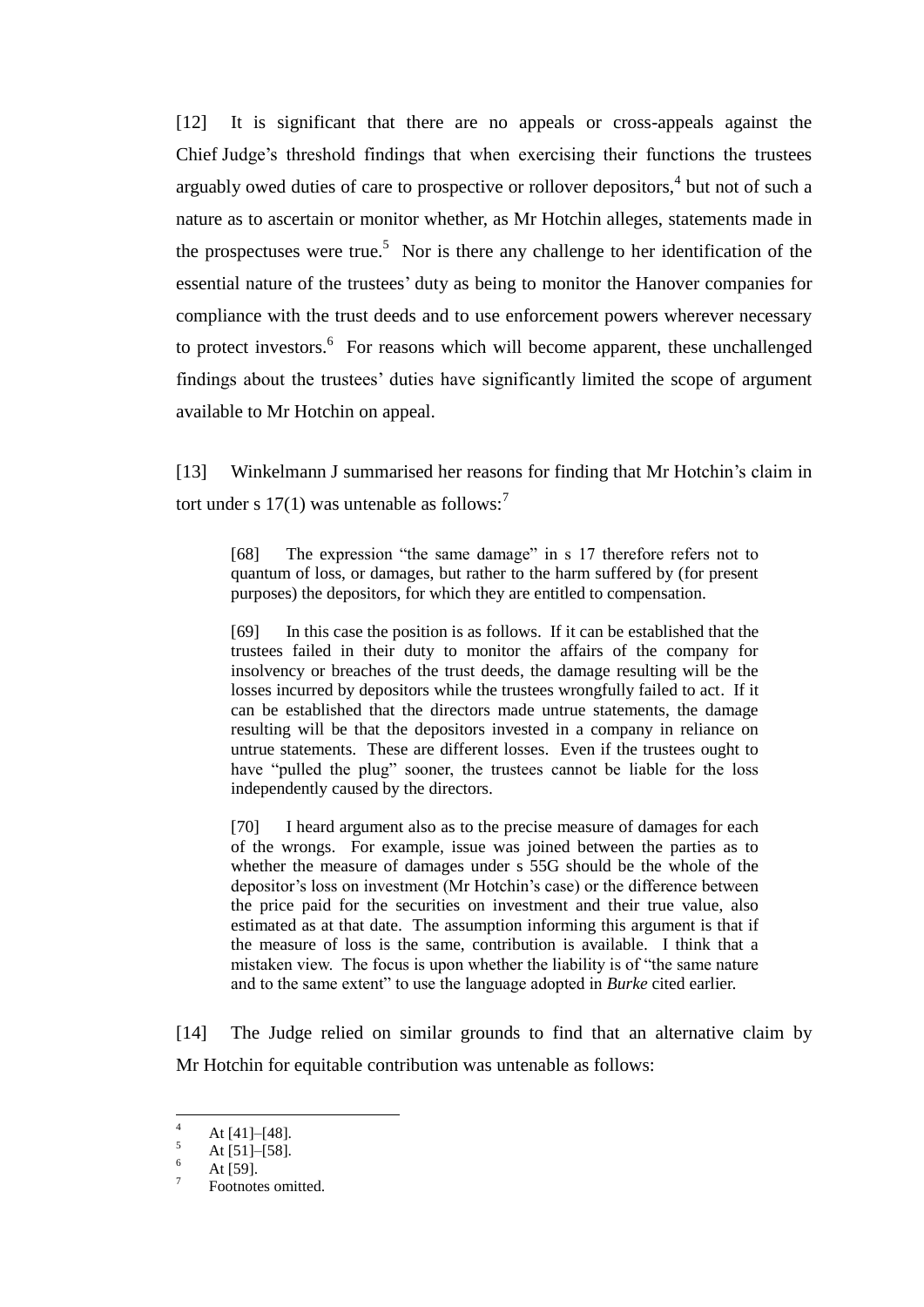[71] As one would expect, these same principles underlie the law of equitable contribution, and Mr Hotchin's claim for equitable contribution therefore confronts the same difficulties. The principles of equitable contribution were at issue in the Supreme Court decision of *Altimarloch*. Although there are five judgments in that case, there was a common thread in respect of the issue of contribution that equitable contribution is available when the parties' liability is of the same nature and extent. The judgment of Tipping J contains a reasonably extensive discussion of the issue. He draws heavily on the judgments of the House of Lords in *Royal Brompton Hospital*, and also on the joint judgment of Gaudron ACJ and Hayne J in *Burke* …

## **Law Reform Act**

- <span id="page-7-0"></span>[15] Section 17 of the LRA materially provides:<sup>8</sup>
	- **17 Proceedings against, and contribution between, joint and several tortfeasors**
	- (1) *Where damage is suffered by any person as a result of a tort* (whether a crime or not)—
		- (a) judgment recovered against any tortfeasor liable in respect of that damage shall not be a bar to an action against any other person who would, if sued, have been liable as a joint tortfeasor in respect of the same damage:
		- (b) if more than 1 action is brought in respect of that damage by or on behalf of the person by whom it was suffered, or for the benefit of the estate, or of the wife, husband, civil union partner, de facto partner, parent, or child of that person, against tortfeasors liable in respect of the damage (whether as joint tortfeasors or otherwise), the sums recoverable under the judgments given in those actions by way of damages shall not in the aggregate exceed the amount of the damages awarded by the judgment first given; and in any of those actions, other than that in which judgment is first given, the plaintiff shall not be entitled to costs unless the court is of opinion that there was reasonable ground for bringing the action:
		- (c) *any tortfeasor liable in respect of that damage may recover contribution from any other tortfeasor who is, or would if sued in time have been, liable in respect of the same damage, whether as a joint tortfeasor or otherwise*, so, however, that no person shall be entitled to recover contribution under this section from any person entitled to be indemnified by him in respect of the liability in respect of which the contribution is sought.
	- (2) In any proceedings for contribution under this section the amount of *the contribution recoverable from any person shall be such as may*

 $\overline{8}$ Emphasis added.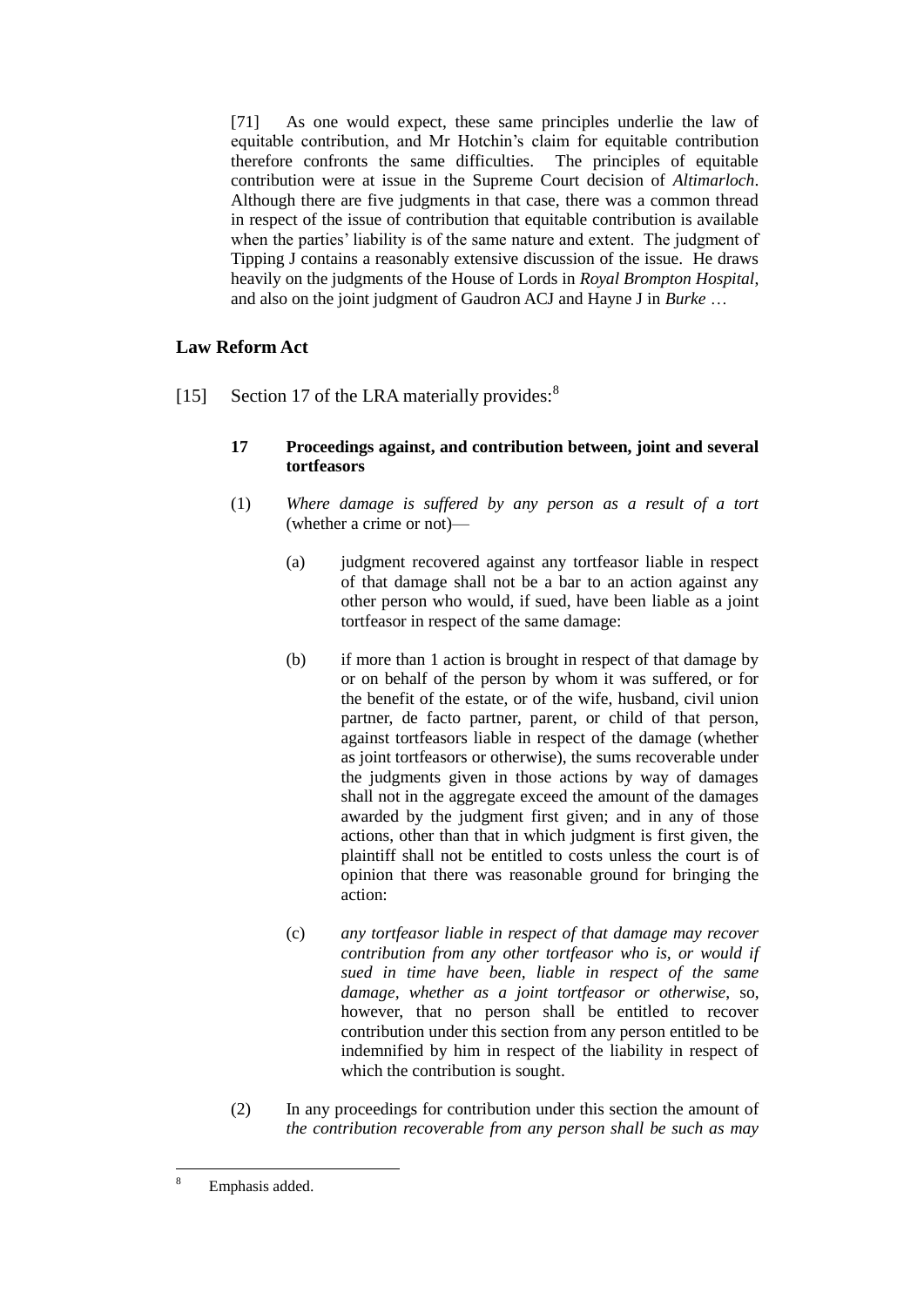*be found by the court to be just and equitable having regard to the extent of that person's responsibility for the damage*; and the court shall have power to exempt any person from liability to make contribution, or to direct that the contribution to be recovered from any person shall amount to a complete indemnity.

# **Appeal**

<span id="page-8-0"></span>[16] Before addressing the merits of Mr Hotchin's appeal we note there is no dispute between counsel that as in all strike-out applications of this nature the pleaded facts are admitted or are assumed to be true, and the trustees must show that Mr Hotchin's claim against them is clearly untenable. <sup>9</sup> However, that statement of the applicable test does not exclude consideration of difficult questions of law which, as in this appeal, have required extensive argument.

[17] Also, we shall consider together Mr Hotchin's appeal against Winkelmann J's findings that he had no arguable claim for contribution whether in tort or equity, for the reason that, as will become apparent, we are satisfied the same principles apply to each. Our primary focus will be on Mr Hotchin's claim in tort for contribution under s 17(1), as it was in argument before us.

[18] We accept for these purposes that the first three elements of s  $17(1)(c)$  are arguably satisfied: that is, (1) Mr Hotchin is liable to the FMA in tort as Winkelmann J found (even though he is sued under a statutory provision);<sup>10</sup> (2) Mr Hotchin's liability is in respect of damage suffered as a result of his alleged tort; and (3) the trustees owed duties to investors for which they may also be liable to the FMA in tort. What is in issue here is whether the fourth element is arguably satisfied: are Mr Hotchin and the trustees "liable in respect of the same damage"?

[19] The scope of our inquiry is defined by the essence of the competing arguments advanced by counsel. Mr Gedye's support of Mr Hotchin's appeal is based upon a wide or general interpretation of the word "damage" where used in s  $17(1)(c)$ . He submitted that Winkelmann J erred because she confused the same cause of action or measure of loss with the words "the same damage" and that she

 $\overline{a}$ 

<sup>9</sup> *Attorney-General v Prince* [1998] 1 NZLR 262 (CA) at 267–268, *Couch v Attorney-General* [2008] NZSC 45, [2008] 3 NZLR 725 at [33].

 $10$  At [23].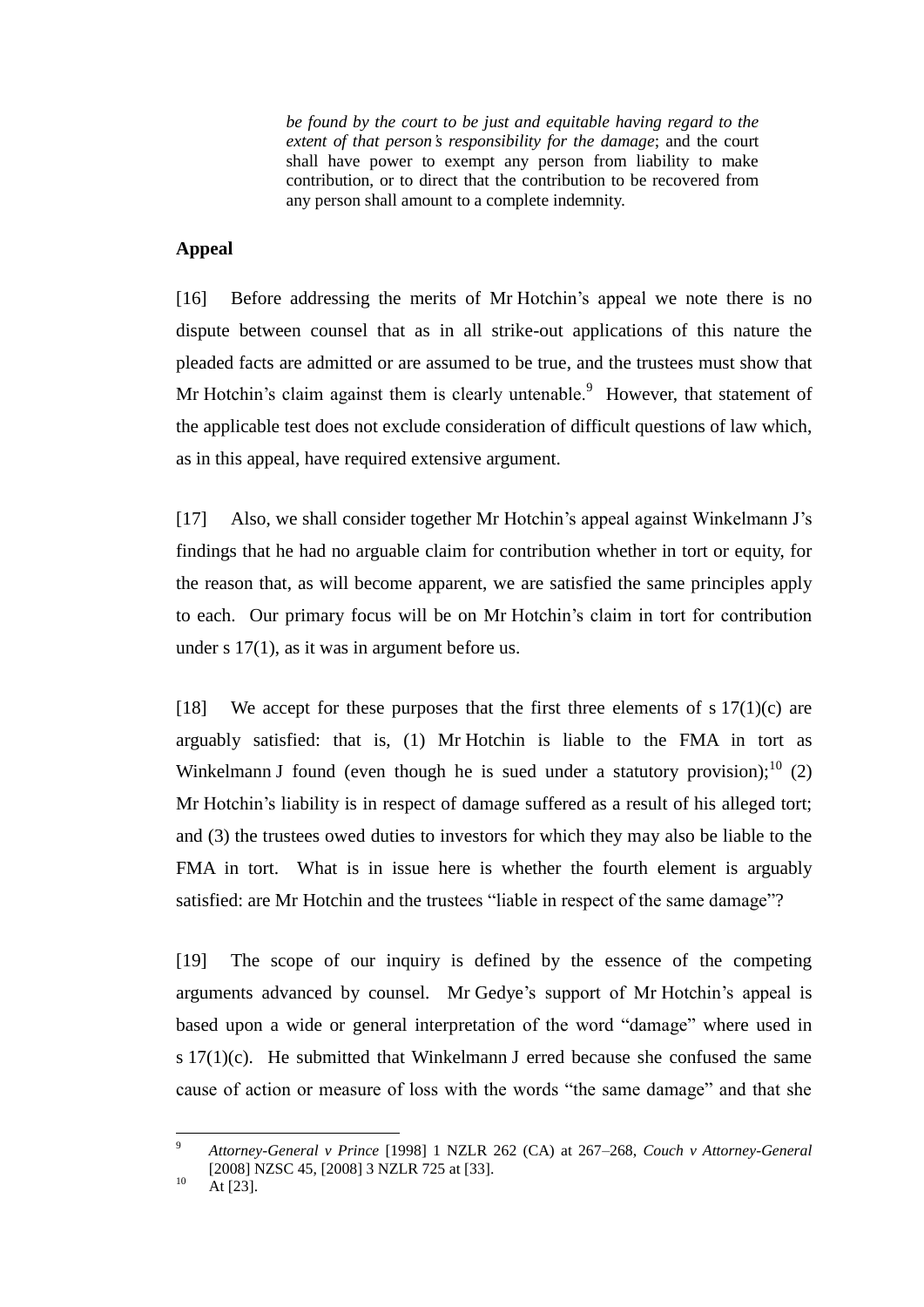wrongly focused on a comparison between the nature and extent of the directors' potential liability instead of on the correct question of whether the damage for which they and the trustees could be liable – the harm or loss to the investors – would be the same in each case.

[20] Mr Gedye submitted "the damage" for which both Mr Hotchin and the trustees may be liable in this case is simply the loss in value of money invested by members of the public in the Hanover companies – a specific sum paid as an investment and not fully repaid following the moratorium. The damage occurred because the companies could not repay investments when due. Irrespective of how the claim against them is framed, whether in tort or otherwise, the trustees would be liable for that same damage – the loss in value of all or part of the investments. The trustees were intimately involved with the depositors and their duties included protection against the same loss.

[21] Alternatively, Mr Gedye submitted, the directors may be found liable to the FMA in negligence on what is called a "locked in" basis – that is, all losses subsequently suffered by investors until they were able to exit the investment.

[22] In support of Mr Hotchin's alternative challenge to Winkelmann J's finding that he had no right to claim an equitable contribution, Mr McGillivray submitted that the Judge erred in concluding that Mr Hotchin and the trustees could not face liability of the same nature and to the same extent. While accepting that at trial Mr Hotchin would have to establish a sufficient commonality between the nature and extent of both liabilities, Mr McGillivray submitted that the question should not be resolved at this interlocutory stage.

[23] Mr Simpson's interpretation of s 17(1)(c) for NZGT necessarily introduced more specificity by importing considerations of the nature of liability, the element of causation and their consequences. He submitted that the misleading statements allegedly made by the directors in the offer documents caused investors to purchase debt securities which they might not have otherwise purchased and to pay an inflated price for them. However, those statements did not of themselves diminish the value of the securities. By contrast, any lack of diligence by the trustees may have resulted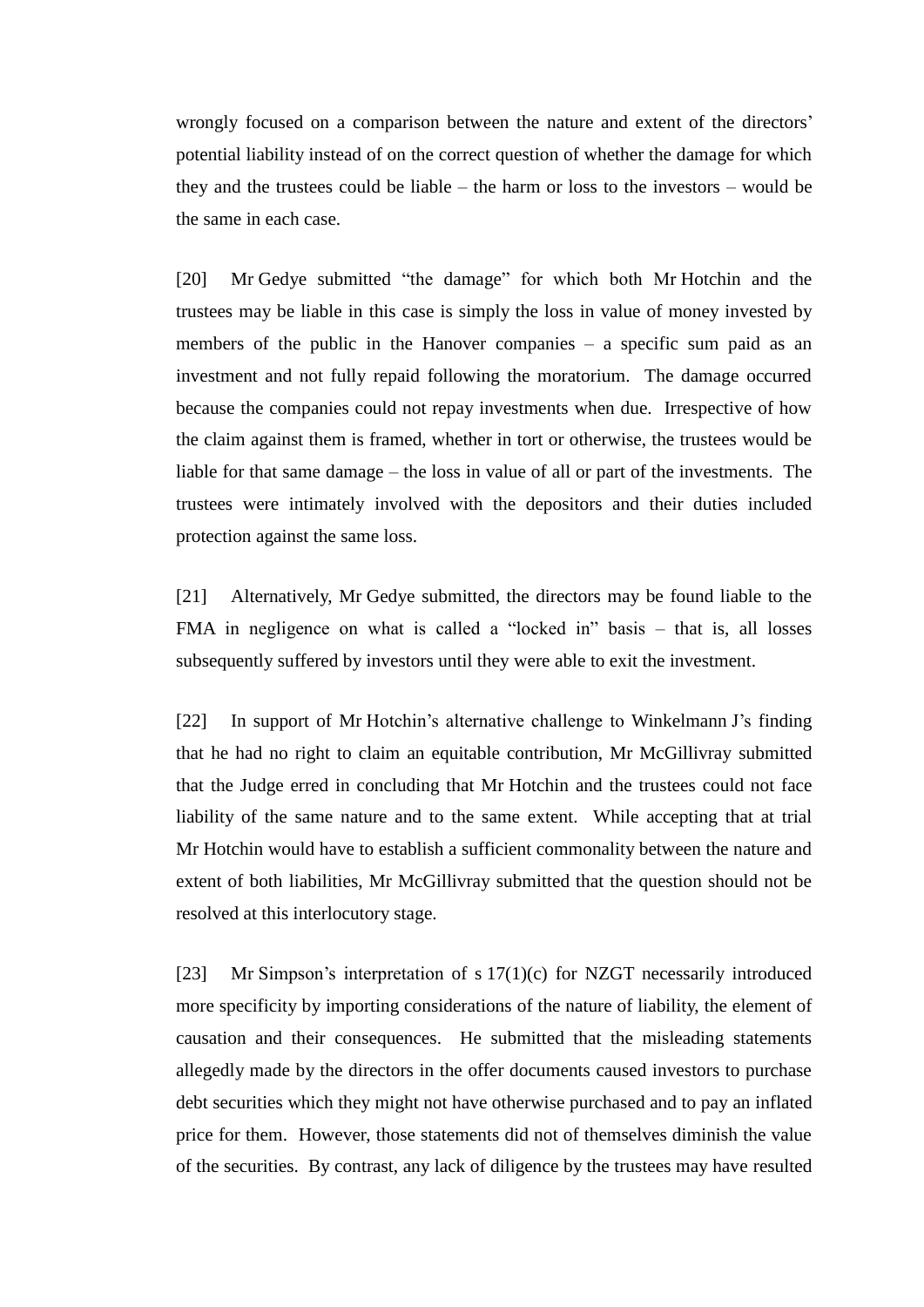in the Hanover companies trading on at a loss when they should have been prevented, causing a diminution in value of the securities.

[24] In Mr Smith's submission for Perpetual, Mr Hotchin's liability for damage by reason of his negligent misstatements is not of the same nature and extent as the trustees' liability for failure to detect breaches of the trust deed or terms of the offer or to ascertain the sufficiency of assets. He said that, even on a "locked in basis", the damage for which Mr Hotchin would be liable would not extend to loss suffered by reason of any subsequent and independent breaches of duties by a trustee.

## **Principles**

<span id="page-10-4"></span><span id="page-10-1"></span><span id="page-10-0"></span>[25] Two recent decisions of high authority influence our inquiry. In *Royal Brompton Hospital NHS Trust v Hammond* the House of Lords examined the history and interpretation of the English equivalent of  $s 17(1)(c)$  and the principles governing rights of contribution between joint tortfeasors.<sup>11</sup> In *Marlborough District Council v Altimarloch Joint Venture Ltd* our Supreme Court considered similar principles in a claim for equitable contribution between wrongdoers.<sup>12</sup> We agree with Winkelmann J that the same principles apply in both tort and equity.<sup>13</sup>

<span id="page-10-2"></span>[26] The speeches of Lords Bingham, Steyn and Hope in *Royal Brompton*, <sup>14</sup> and the judgments of Blanchard, Tipping and McGrath JJ in *Altimarloch* articulate these principles relevant to Mr Hotchin's appeal:

<span id="page-10-3"></span>(1) Section 17 of the LRA was enacted as a remedial measure. Its purpose was to cure the injustice resulting where one wrongdoer was able to escape liability to a third party which elected to sue another wrongdoer liable for the same damage, regardless of relative causative potency or moral blameworthiness between the two wrongdoers.

 $11$ <sup>11</sup> *Royal Brompton Hospital NHS Trust v Hammond* [2002] UKHL 14, [2002] 1 WLR 1397 [*Royal Brompton*].

<sup>&</sup>lt;sup>12</sup> Marlborough District Council v Altimarloch Joint Venture Ltd [2012] NZSC 111, [2012] 2 NZLR 726 [*Altimarloch*].

 $13$  *Hotchin*, above n 1, at [70] and [71].

Lords Mackay and Rodger agreed with the reasons given by Lords Bingham and Steyn: at [9] and [49] respectively.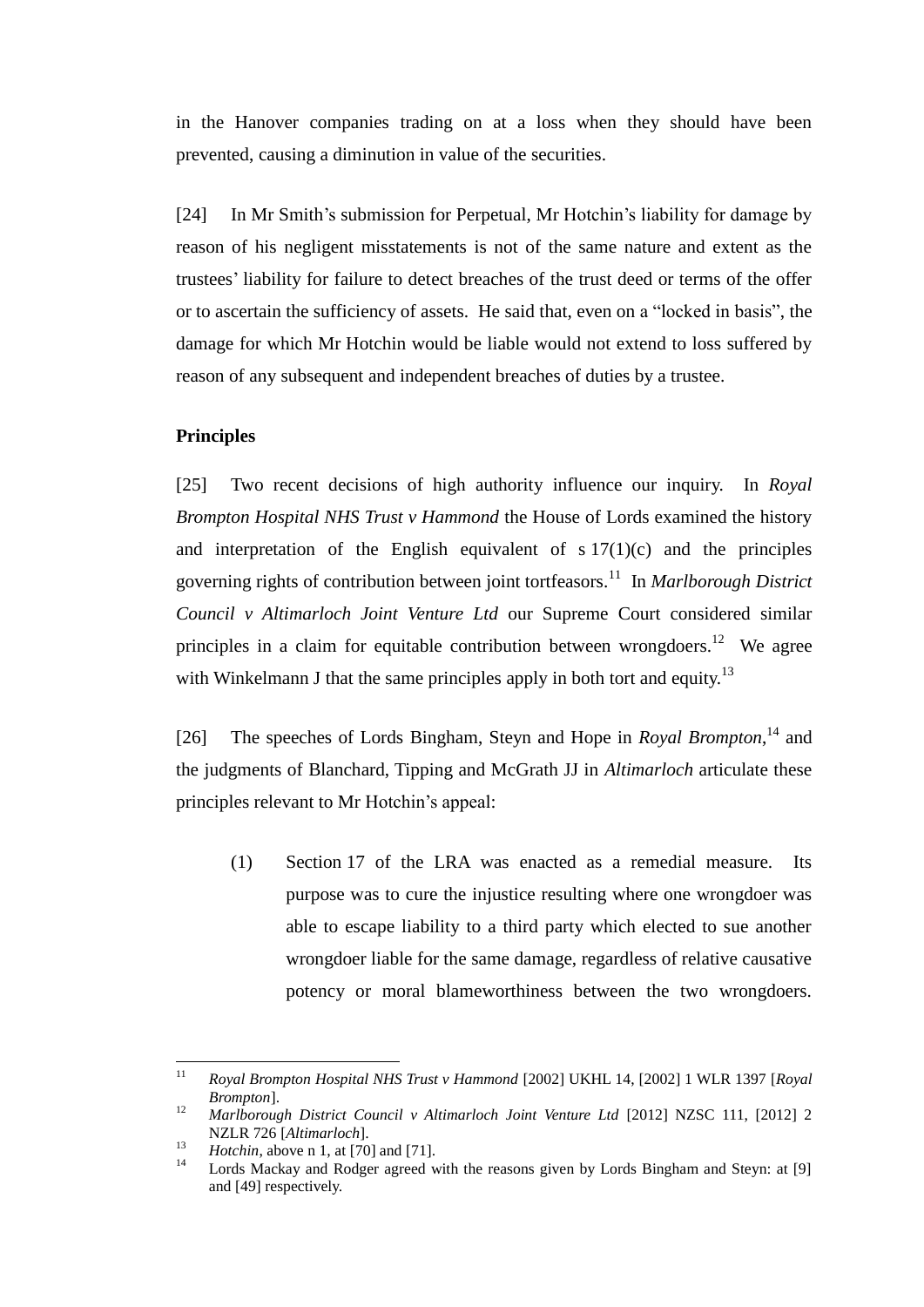Section  $17(1)(c)$  did not, however, alter the underlying common law principles. 15

- (2) The phrase "damage" in this context means loss, harm or injury.<sup>16</sup> By comparison, "damages" represent the measure of loss and amount of money recoverable by way of compensation for the damage suffered. The composite phrase "the same damage" does not mean substantially or materially similar damage.<sup>17</sup> The words mean the identical damage.
- (3) The requirement of a common or shared liability, often expressed as being of a co-ordinate nature, underlies the right of contribution and operates as the medium for apportioning responsibility between two or more wrongdoers. The words "in respect of the same damage" confirm that the loss or damage caused by concurrent wrongdoing must be one indivisible loss ("the whole of the damage") to be apportioned between those liable.<sup>18</sup>
- (4) On this basis, parties which are jointly or concurrently liable on a common demand to a claimant are accountable for their respective shares of the damage – the common demand being predicated upon the direct and independent liability of each for the damage suffered by the plaintiff.
- (5) Liability between wrongdoers must be of the same nature and to the same extent, thereby incorporating the concepts of equal or comparable culpability and causal significance. The question of whether liability is of the same nature "requires a comparison of the nature of the liability of each party, not the consequences" – that is, each party has to perform substantially the same obligation. The question of whether the liability is to the same extent simply requires

 $15$ <sup>15</sup> *Royal Brompton, above n [11,](#page-10-1) at [1]–[5] per Lord Bingham.*<br><sup>16</sup> *Royal Brompton oboys n 11, at [6] per Lord Bingham.* 

<sup>16</sup> *Royal Brompton* above [n 11,](#page-10-1) at [6] per Lord Bingham.

<sup>&</sup>lt;sup>17</sup> *Royal Brompton* above [n 11,](#page-10-1) at [27] per Lord Steyn.

<sup>18</sup> *Royal Brompton,* above n [11,](#page-10-1) at [5] per Lord Bingham, at [47] per Lord Hope; *Altimarloch*, above [n 12,](#page-10-2) at [210] per McGrath J.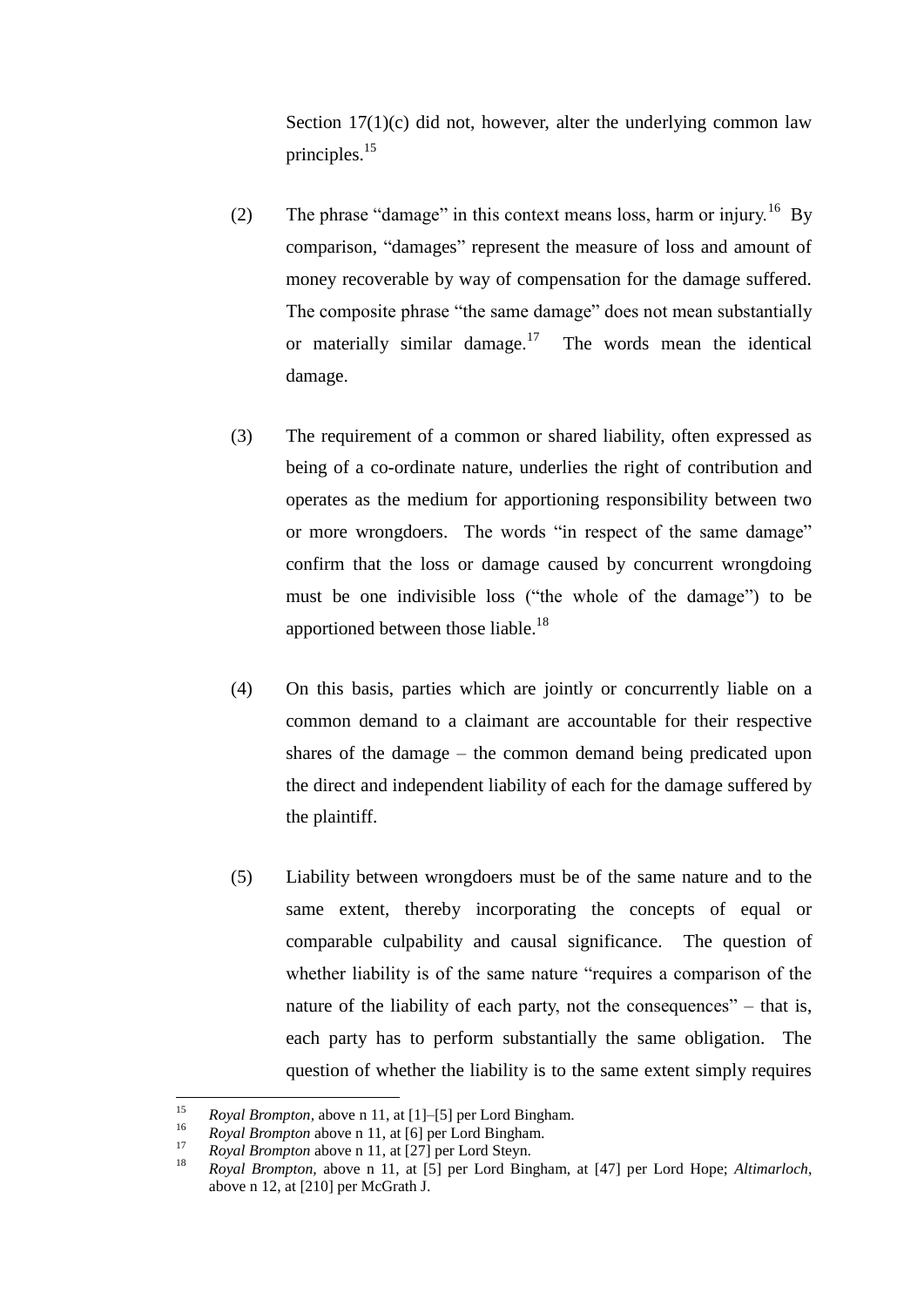a comparison of that requirement between each party but a right of contribution is unavailable to the extent that there is no common liability.<sup>19</sup>

(6) A tortfeasor is not liable to contribute to a loss of a character for which it can have no liability to the claimant. The same level of liability is required, and it is not enough that the respective liabilities arose out of similar relationships or related transactions. Similarly the fact that two or more wrongs lead to a common result does not of itself mean that they have caused the same damage. So the test of whether one tortfeasor's liability will reduce the others' liability is not governing.<sup>20</sup>

[27] On one available view, Mr Hotchin's claim could be determined simply by reference to the relevant principles without consideration of the leading authorities. However, we are satisfied that those authorities provide essential context and give precedential guidance, although our examination of them serves to confirm the conceptual obstacles standing in Mr Hotchin's path.

## **Authorities**

#### *Royal Brompton*

<span id="page-12-0"></span>[28] Counsel cited a number of authorities to support their respective arguments. *Royal Brompton* is of particular significance. In that case a hospital employed a contractor to develop and construct new hospital premises. The contract was in standard form and, significantly for these purposes, it also provided for the engagement of architects to carry out a supervisory role. The relationship was, as Lord Steyn described it, of a tripartite nature. $^{21}$ 

[29] The contract provided a fixed date for completion of the works but the contractor sought and the architect granted lengthy extensions of time, thereby relieving the contractor of its obligations to pay liquidated and ascertained damages

<sup>19</sup> <sup>19</sup> *Altimarloch*, above n [12,](#page-10-2) at [141] and [147] per Tipping J, at [224] per McGrath J.

<sup>&</sup>lt;sup>20</sup> *Royal Brompton*, above n [11,](#page-10-1) at [46] and [47] per Lord Hope.<br> $A + [10]$  [12] per Lord Stown

At [10]–[12] per Lord Steyn.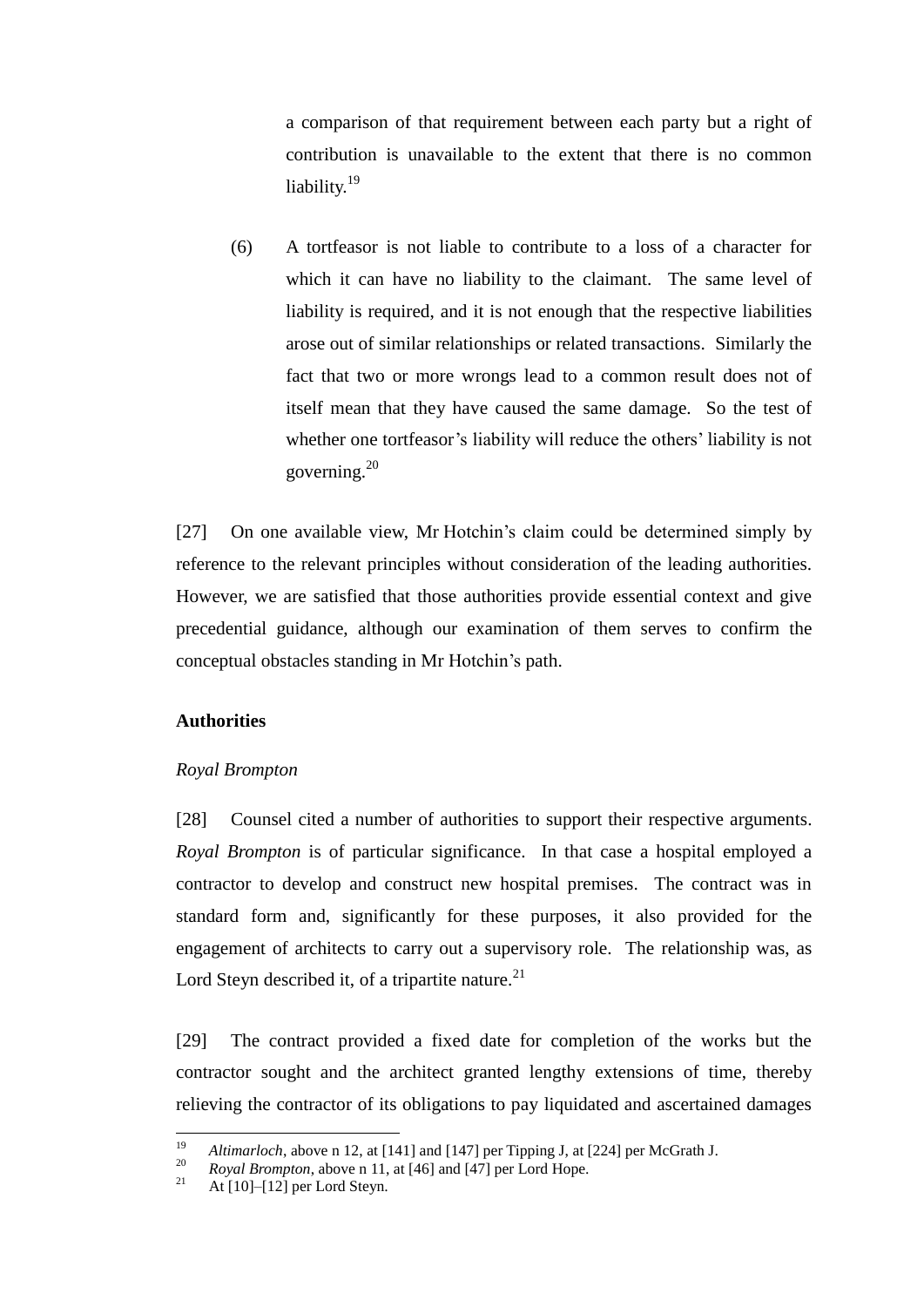for the delay. The architect also issued instructions to the contractor to lay a damp-proof membrane. The contractor claimed further amounts in an arbitration proceeding which the hospital settled and agreed to indemnify the contractor against claims by others including the architect.

[30] The hospital later sued the architect for negligence in granting the contractor extensions of time and issuing the membrane instructions, claiming to recover losses which would have been claimable from the contractor as liquidated damages. As Lord Steyn observed, the essence of the hospital's case was that the architect's breach of duty changed its contractual position detrimentally as against the contractor.<sup>22</sup> Its negligence allowed the contractor a defence which would otherwise have been unavailable to it in a straightforward claim for breach of contract.

[31] The architect joined the contractor as a third party to the hospital's proceeding, claiming contribution towards any amount it might be held liable to pay the hospital. The architect asserted that the contractor would be liable conjointly with it for any sums paid by the hospital to the contractor in consequence of its alleged negligence. The architect's third party claim was struck out in the High Court. Both the Court of Appeal and House of Lords dismissed appeals.

[32] Lord Bingham expressed the ratio of the decision in *Royal Brompton* in these terms: 23

Approached in this way, the claim made by the architect against the contractor must in my opinion fail in principle. It so happens that the employer and the contractor have resolved their mutual claims and counterclaims in arbitration whereas the employer seeks redress against the architect in the High Court. But for purposes of contribution the parties' rights must be the same as if the employer had sued both the contractor and the architect in the High Court and they had exchanged contribution notices. The question would then be whether the employer was advancing a claim for damage, loss or harm for which both the contractor and the architect were liable, in which case (if the claim were established) the court would have to apportion the common liability between the two parties responsible, or whether the employer was advancing separate claims for damage, loss or harm for which the contractor and the architect were independently liable, in which case (if the claims were established) the court would have to assess the sum for which each party was liable but could not apportion a single

 $22$  $\frac{22}{23}$  At [23] per Lord Steyn.

At [7] per Lord Bingham.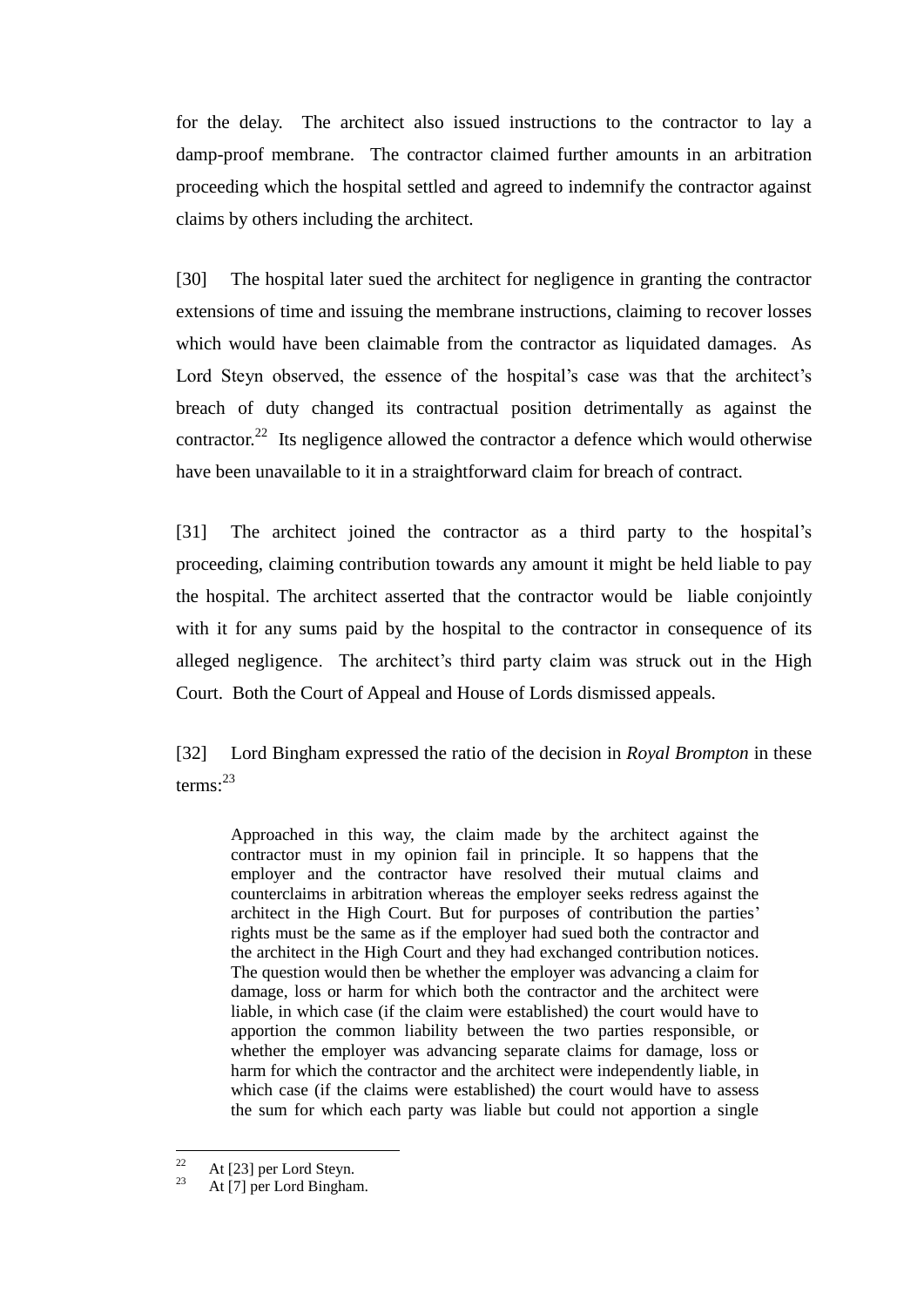liability between the two. It would seem to me clear that any liability the employer might prove against the contractor and the architect would be independent and not common. The employer's claim against the contractor would be based on the contractor's delay in performing the contract and the disruption caused by the delay, and the employer's damage would be the increased cost it incurred, the sums it overpaid and the liquidated damages to which it was entitled. Its claim against the architect, based on negligent advice and certification, would not lead to the same damage because it could not be suggested that the architect's negligence had led to any delay in performing the contract.

[33] Apart from *Royal Brompton*'s articulation of the relevant principles governing a claim for contribution under s 17(1), the facts and the result are unhelpful to Mr Hotchin. In *Royal Brompton* the three parties were linked under one contractual framework. The architect and the contractor were required to perform interconnected duties to the hospital, but of a different nature, in relation to the same project. By comparison to the facts of the present case, while also owing duties to the same parties, the investors, the directors and trustees operated under unrelated instruments. As Mr Simpson submitted, the trustees are further remote from conjoint liability with Mr Hotchin than the contractor was with the architect in *Royal Brompton*.

[34] Mr Gedye sought to distinguish *Royal Brompton* on the facts. He submitted that the losses caused by each tortfeasor were plainly different. The losses claimable from the contractor were the increased costs resulting from delay, contractual overpayments and liquidated damages. The losses claimed from the architect were additional losses which could not be claimed from the contractor, resulting from the architect's wrongful extension certificates. If the loss claimed could not be recovered from the contractor, then it could not be claimed from the architect. The losses were distinct and did not overlap.

[35] We agree with Mr Gedye that the damage suffered by the hospital as a result of the architect's negligence was not the same as that caused by the contractor. But we disagree with his interpretation of the ratio of the decision. The architect's negligence in giving extension certificates and issuing negligent instructions deprived the hospital of its right to recover from the contractor losses caused by its delays. But, the architect's negligence was not the cause of the contractor's delays. As these facts illustrate, the liabilities of the architect and contractor were not shared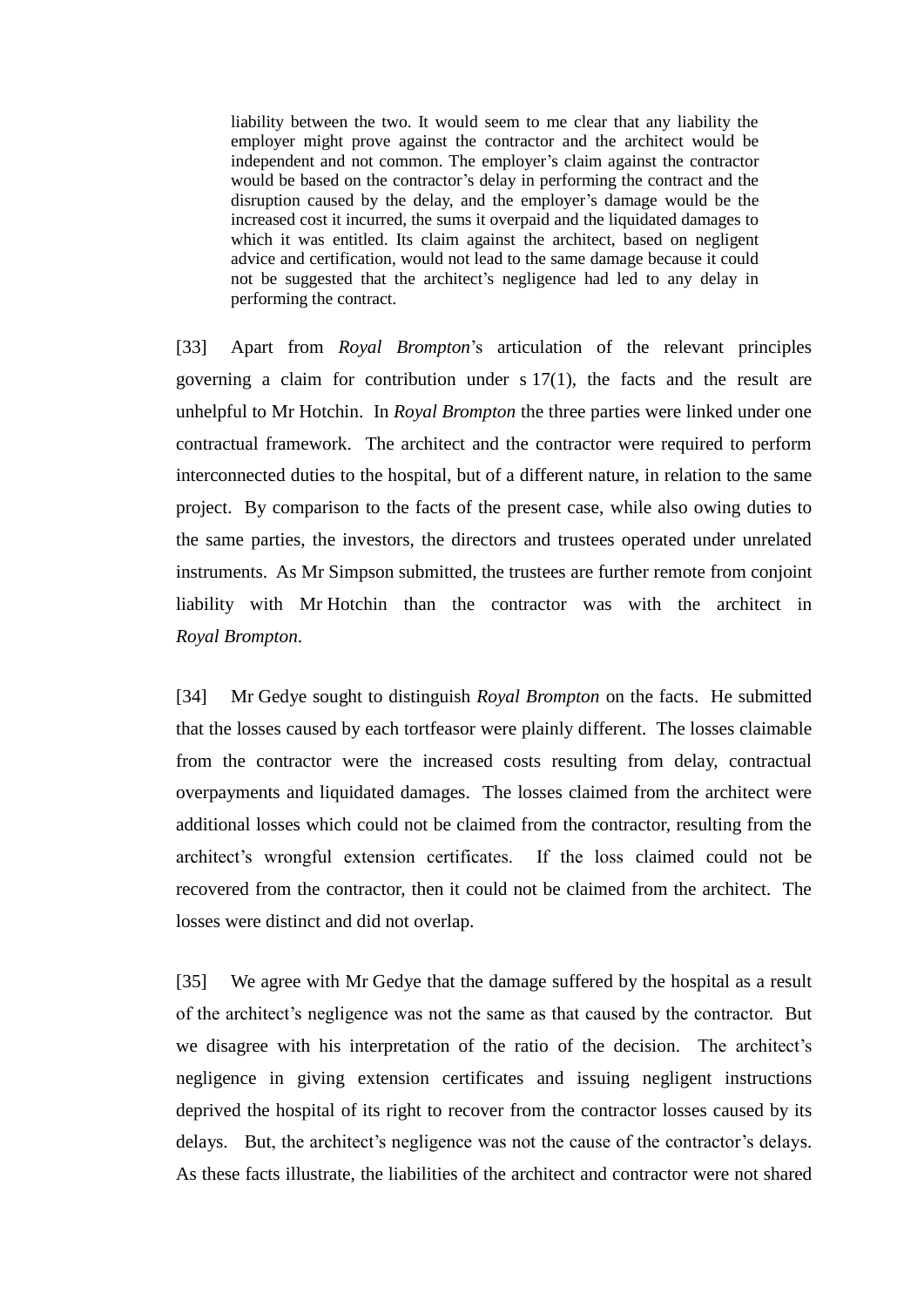but were independent because the damage caused by each was of a different nature; there was no single liability for apportionment between the two tortfeasors, The decision illustrates the extent to which commonality of liability with its focus on relative causal potency underpins one party's right to claim contribution from another.

[36] Mr Gedye suggested that Lord Bingham wrongly held that the right to contribution under s  $17(1)(c)$  rested on a common liability arising on a common demand. We are unable to agree, for a number of reasons not the least being that in *Altimarloch* Tipping J referred to Lord Bingham's speech with apparent approval.<sup>24</sup> Furthermore, as we shall explain, Lord Bingham's analysis is consistent with the text and purpose of s 17(1).

#### *Eastgate*

<span id="page-15-0"></span>[37] Mr Gedye relied on an earlier English decision, *Eastgate Group Ltd v Lindsey Morden Group Inc.* That was the not unfamiliar case of a vendor giving financial warranties in a share purchase agreement about the accuracy of accounts. The purchaser sued the vendor for alleged breaches.<sup>25</sup> The vendor joined as a third party its accountants on the ground of their negligence in preparing the financial statements on which the warranties were based. The High Court struck out the vendor's joinder of its accountants.

[38] In allowing an appeal in *Eastgate*, the Court of Appeal was satisfied that both the vendor and its accountants were liable in respect of the same damage. The vendor had sold a company worth substantially less than the warranted value. And the accountants, if liable, had caused the purchaser to buy a company worth substantially less than the price paid. Both were potentially joint tortfeasors for the same damage or loss as against the buyer.

[39] Mr Gedye submitted that the vendor's liability for breach of warranties in *Eastgate* is conceptually similar to the liability of a director who makes

 $24$ <sup>24</sup> *Altimarloch*, above n [12,](#page-10-3) at [134]–[135] per Tipping J.<br><sup>25</sup> *Fastasta Grams Ltd.u Lindam Mardon Grams Ing* [200

<sup>25</sup> *Eastgate Group Ltd v Lindsey Morden Group Inc* [2001] EWCA Civ 1446, [2002] 1 WLR 642 [*Eastgate*].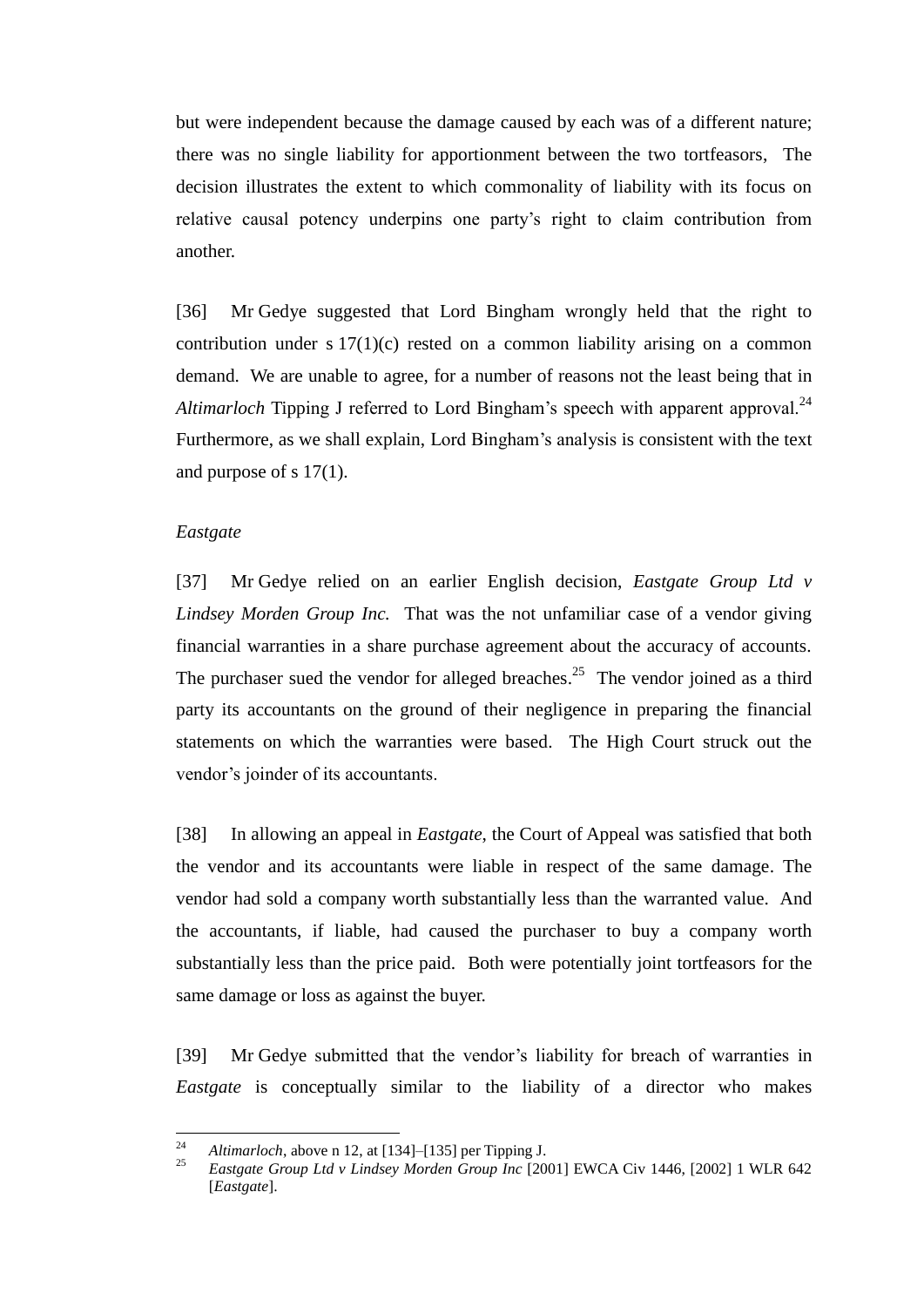misstatements in a prospectus to sell an investment in a company; and the liability of an accountant who properly failed to investigate or check the state of the accounts is similar to that claimed against the trustees here. We disagree with this analogy. In *Eastgate* the vendor and the accountant each gave assurances to the purchaser about the accuracy of the financial statements. Here, as Winkelmann J found, the trustees did not assume any duties in relation to the accuracy of the directors' statements whether in prospectuses or periodic certificates.

[40] Mr Gedye relied also on the Court of Appeal's rejection in *Eastgate* of an argument that rights of contribution did not arise where the measure of loss might not be the same. In the Court's view that factor did not mean that the vendor and accountants were not liable for the same damage: $^{26}$  each was liable on a common demand for what Longmore LJ described as identical damage, even though the measure of the recovery might differ. That view is consistent with *Royal Brompton*. The focus is on the wider concept of damage – that is, loss, harm or injury. What is required is a comparison of the nature and extent of the liability of each party, not its consequences. Significantly in *Eastgate,* the vendor and accountant assumed substantially the same obligations towards the purchaser.

## *Dairy Containers*

<span id="page-16-0"></span>[41] Mr Gedye also relied on the New Zealand decisions in the *Dairy Containers*  case, both in the Court of Appeal<sup>27</sup> and in the High Court.<sup>28</sup> Dairy Containers Ltd (DCL), a wholly owned subsidiary of the New Zealand Dairy Board, sued the Auditor-General and the ANZ Bank for losses suffered from frauds committed by senior DCL executives. At an interlocutory stage this Court upheld joinder of the Board and two directors of a finance company associated with DCL on third party claims by both defendants. At trial Thomas J subsequently found the third parties liable to contribute to the judgment entered for DCL against the Auditor-General and the bank because all were joint tortfeasors. His judgment was not appealed.

[42] Mr Gedye submitted that in *Dairy Containers*:

<sup>26</sup>  $\frac{26}{27}$  At [16].

<sup>27</sup> *ANZ Banking Group (NZ) Ltd v Dairy Containers Ltd* CA156/92, 17 December 1992.

<sup>28</sup> *Dairy Containers Ltd v NZI Bank Ltd* [1995] 2 NZLR 30 (HC).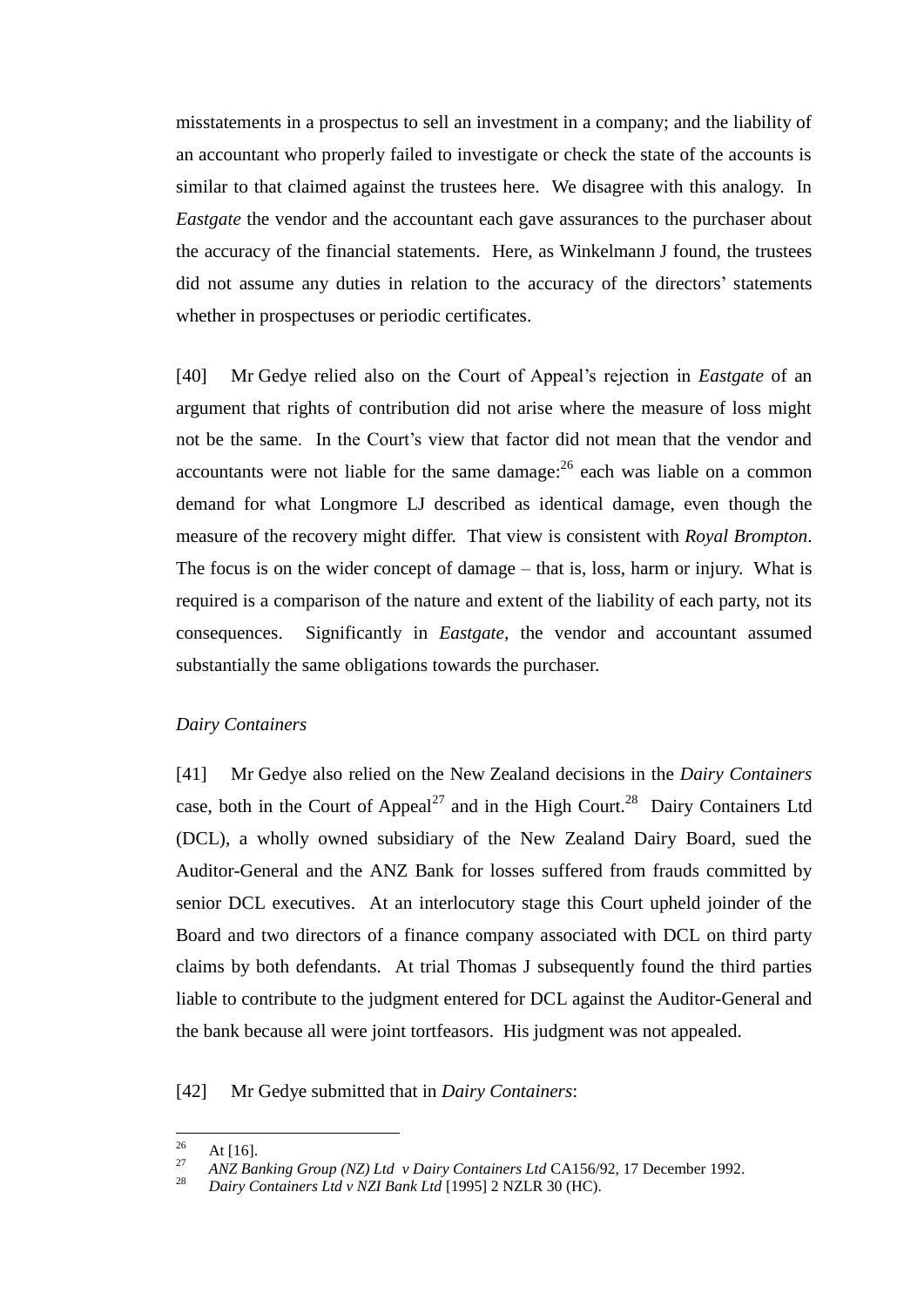- (1) The nature of each tortfeasor's liability was different. The bank was liable for the tort of conversion of cheques which the fraudulent employees had improperly endorsed or banked. The Auditor-General was negligent in failing to detect the defalcations. The directors committed the tort of conspiracy to defraud. And the board was vicariously liable for the fraudulent acts of the fraudulent DCL employees.
- (2) There were no corresponding or similar elements requiring to be proved against each tortfeasor; and the measure of damages recoverable from each tort was different, involving an assessment of different issues including timing. However, the damage suffered by DCL was the same in all cases – stolen money.

[43] Mr Gedye submitted that this Court's decision in *Dairy Contractors* has acted as a guide to the correct approach under s  $17(1)(c)$ , particularly at the interlocutory stage. Its virtues, among others, lie in avoiding a detailed analysis of the respective tort causes of action to determine whether liability is co-ordinate or common.

[44] It is true that in *Dairy Containers* this Court did not subject s 17(1)(c) to close analysis. Counsel's argument on appeal centred on whether the third parties arguably owed duties of care to DCL and were thus joint or several tortfeasors. The real issue was whether rights of contribution could arise where liabilities were not of a concurrent nature, one being in contract and the other in tort. The Court was not apparently required to determine the question of what constitutes liability "in respect of the same damage".

[45] Cooke P expressed the brief opinion that if the bank was liable for the tort of conversion of DCL's cheques and the Auditor-General was negligent in its duties as an auditor, the latter would be a tortfeasor against whom the banks could claim contribution.<sup>29</sup> In other words he was concerned with the cross-claims between defendants and devoted little attention to the third party claims. Gault J referred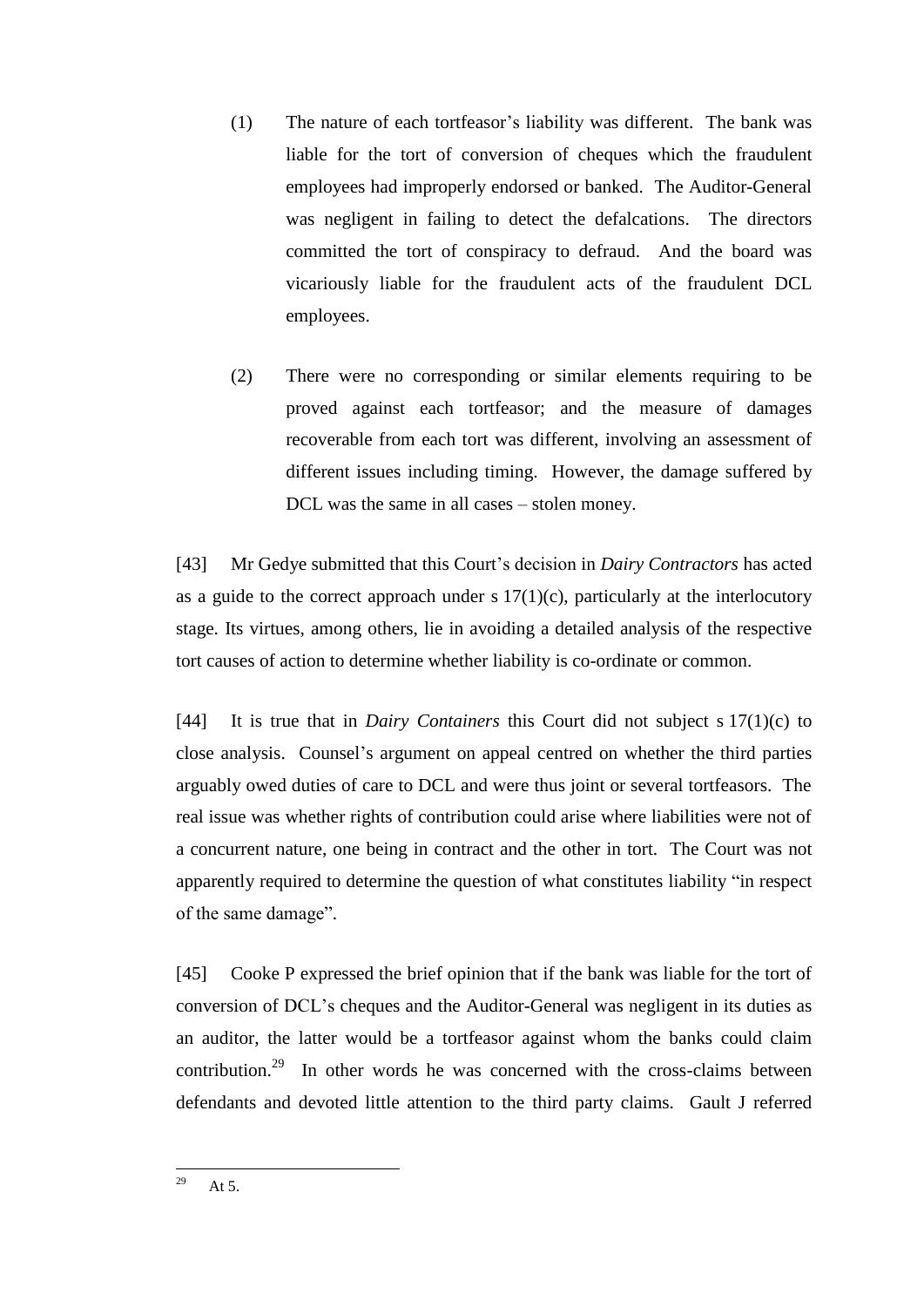briefly to s  $17(1)(c)$ , but more by way of recital than analysis;<sup>30</sup> and Thomas J also referred briefly to s  $17(1)(c)$ , again by way of recital only.<sup>31</sup>

[46] It is unnecessary for us to consider whether this Court's decision in *Dairy Containers,* which predated *Royal Brompton* and *Altimarloch* is correct. *Dairy Containers* may still be good law for the reason, which Mr Gedye accepted, that the third parties together with the defendants were all liable to DCL for its stolen money. The damage was the same even though the measure of loss might have differed between the potential tortfeasors. All joined tortfeasors would have arguably been liable for the same amount on a simple demand. What is most significant for these purposes, however, is that this Court did not determine the question of construction and meaning of s 17(1) which has arisen on this appeal.

#### *Wallacev v Litwiniuk*

<span id="page-18-0"></span>[47] Mr Simpson relied on the Alberta Court of Appeal's decision in *Wallace v Litwiniuk*<sup>32</sup> Its significance is twofold. One is in its application of the relevant principles to the facts. The other is that its reasoning was endorsed by Lord Steyn in *Royal Brompton*. 33

[48] In *Wallace*, the plaintiff, Ms Peake, was injured in a motor accident. She instructed lawyers to sue the driver of the other vehicle involved. However, the lawyers negligently failed to issue proceedings within the limitation period. Ms Peake sued the lawyers who then joined the driver as a third party.

[49] The Court of Appeal struck out the lawyers' third party claim. While there may have been a superficial similarity between the damage caused by the driver and the loss of the right to claim compensation from him relating to that injury, the damage was not the same. That is because the compensation which Ms Peake sought from her lawyers was not damages for her physical injuries. It was loss which she would not have suffered if the original claim had been brought in time. This conceptual difference was shown by the necessity to discount Ms Peake's claim

 $30^{\circ}$  $\frac{30}{31}$  At 5.

 $\frac{31}{32}$  At 5–6.

<sup>32</sup> *Wallace v Litwiniuk* (2001) 92 Alta LR (3d) 249 (CA).

<sup>33</sup> *Royal Brompton*, above n [11,](#page-10-4) at [29] per Lord Steyn.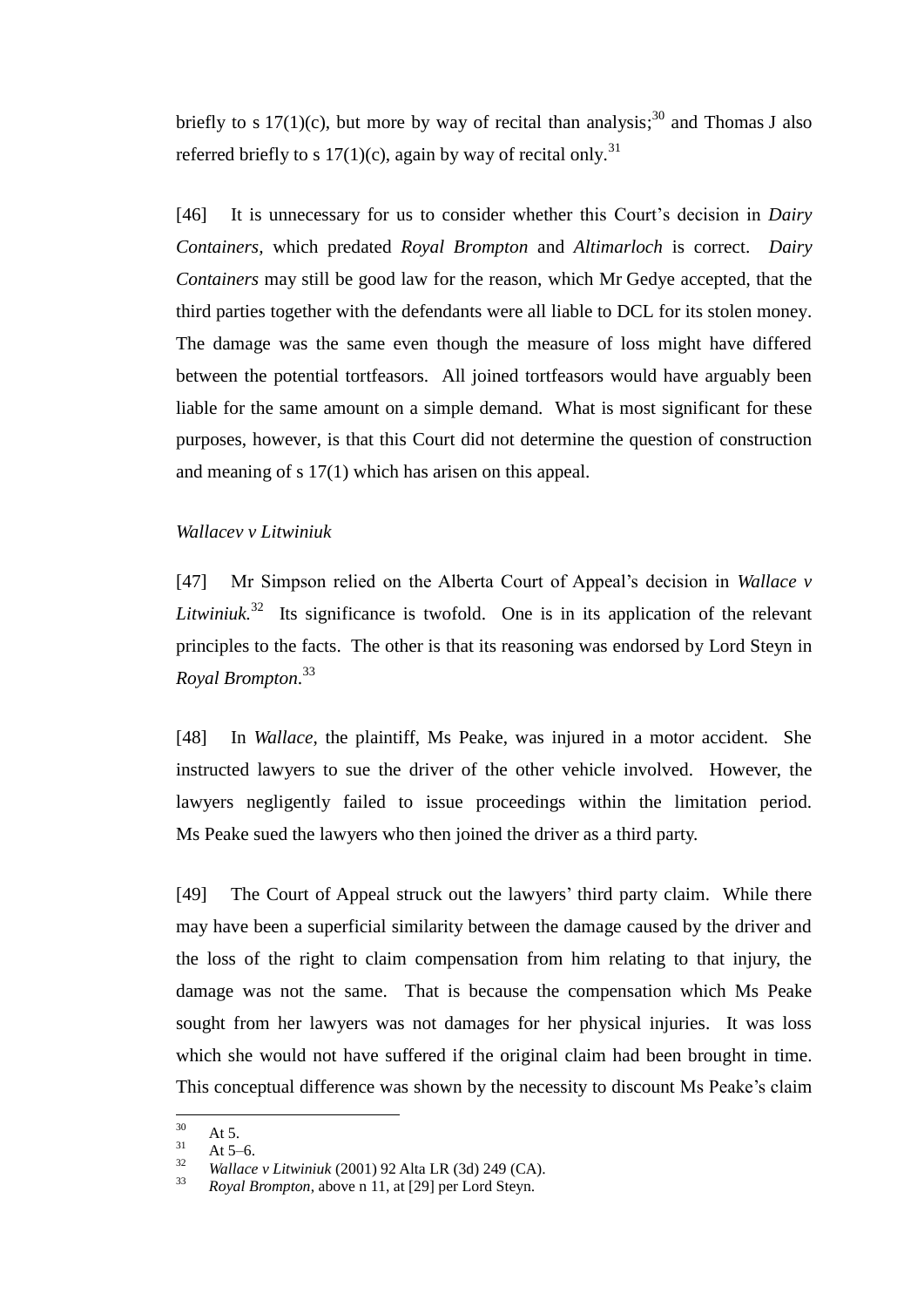against the law firm to allow for the chance that her claim against the driver might not have succeeded. The decision is conceptually analogous to *Royal Brompton* with a closer proximity between the lawyers and the driver than there was between Mr Hotchin and the trustees.

#### *Bank of New Zealand v New Zealand Guardian Trust*

<span id="page-19-0"></span>[50] Messrs Simpson and Smith relied on this Court's decision in *Bank of New Zealand v New Zealand Guardian Trust Co Ltd* for its identification of the nature and extent of a trustee's liability for breach of a tortious duty.<sup>34</sup>

[51] NZGT was the trustee under a debenture deed securing advances to a property investment company. NZGT failed to exercise its duty as trustee to ascertain the borrower's breaches of its obligations in making unauthorised advances to non-charging subsidiaries. The borrower later failed with substantial losses. Its failure was caused by a combination of factors unrelated to the trustee's negligence.

[52] The BNZ sued the trustee for the loss of its advance, alleging that but for NZGT's breach it would have withdrawn its loan at an earlier date and received repayment in full. Both Fisher J and this Court were satisfied that, even though the trustee was in a fiduciary relationship with the banks, its obligation to inform them of the borrower's breach of the deed was tortious in nature. NZGT did not assume a duty to protect the BNZ against the risks inherent in its investment arising from causes unconnected with the trustee's breach. Accordingly, the trustee was only liable for losses directly attributable to its negligence.

[53] This Court's decision confirms that the trustees could not be liable to Hanover investors for the losses suffered through investing in reliance on the directors'statements. The trustees could only be liable for losses directly attributable to a failure to exercise reasonable care in monitoring the Hanover companies' compliance with the deeds.

 $34$ <sup>34</sup> *Bank of New Zealand v New Zealand Guardian Trust Co Ltd* [1999] 1 NZLR 664 (CA).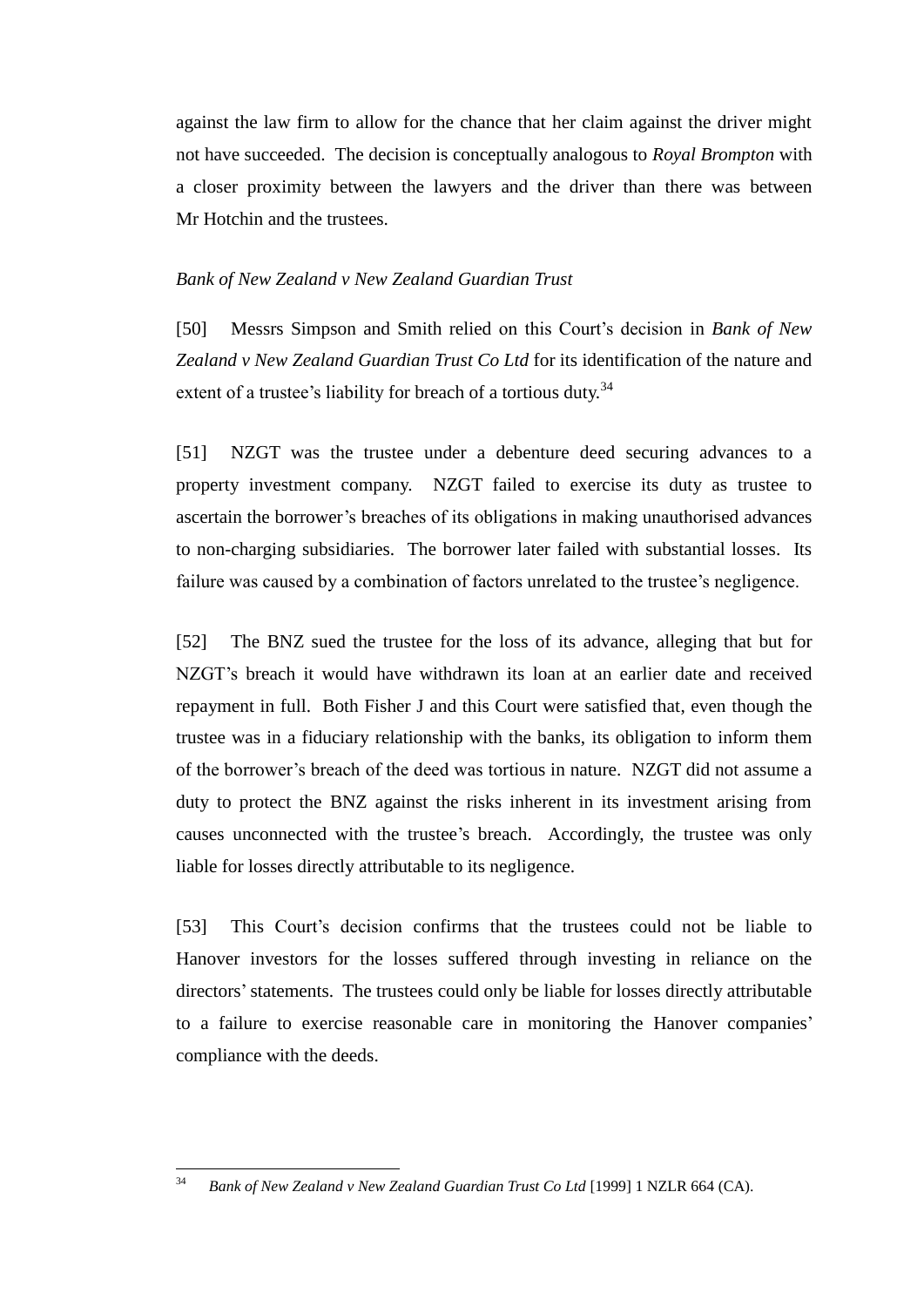#### *Building cases*

<span id="page-20-0"></span>[54] Mr Gedye also sought support for Mr Hotchin's claim by analogy to claims for contribution between a local authority and negligent builder where both are liable for the costs of repairing defective workmanship. He said in such a case the council will be liable for losses flowing from negligently issuing a code of compliance certificate for which the builder has no liability. The builder will be liable for losses from negligent building work for which the council has no liability. Contribution is available because by different causes of action, different pathways of causation and different measures of loss, the council and the builder are liable for the same damage.

[55] However, as Mr Smith pointed out, an entitlement to contribution could only arise in such cases where the respective torts have resulted in the same damage. An example is where the builder negligently constructs a flashing which the council negligently fails to detect on inspection. Liability would be common or conjoint. The building owner could sue each party independently for the same damage, being the cost of repairs, regardless of the basis of liability. Each had assumed a duty to protect the owner from that damage.

[56] Mr Gedye's analogy with claims against local authorities and builders could only hold true if both the directors and trustees were responsible to the investors for the duty on which the claim is brought – ensuring the accuracy of the directors' statements to investors. We repeat that Winkelmann J struck out this part of Mr Hotchin's claim and he has not cross-appealed.<sup>35</sup>

## *Smith New Court Securities Ltd v Scrimgeour Vickers*

<span id="page-20-1"></span>[57] Finally, Mr Gedye sought to overcome the obstacle presented by the weight of this appellate authority by following another route. It was formulated before us on the premise that it answered an argument advanced by Perpetual in the High Court that on a claim against the directors the harm suffered by investors could only be the loss suffered on payment of deposits, and on the day of the investment, which was fixed on the basis of the difference in value between the price paid and

 $35$ *Hotchin*, above n 1, at [51]–[58].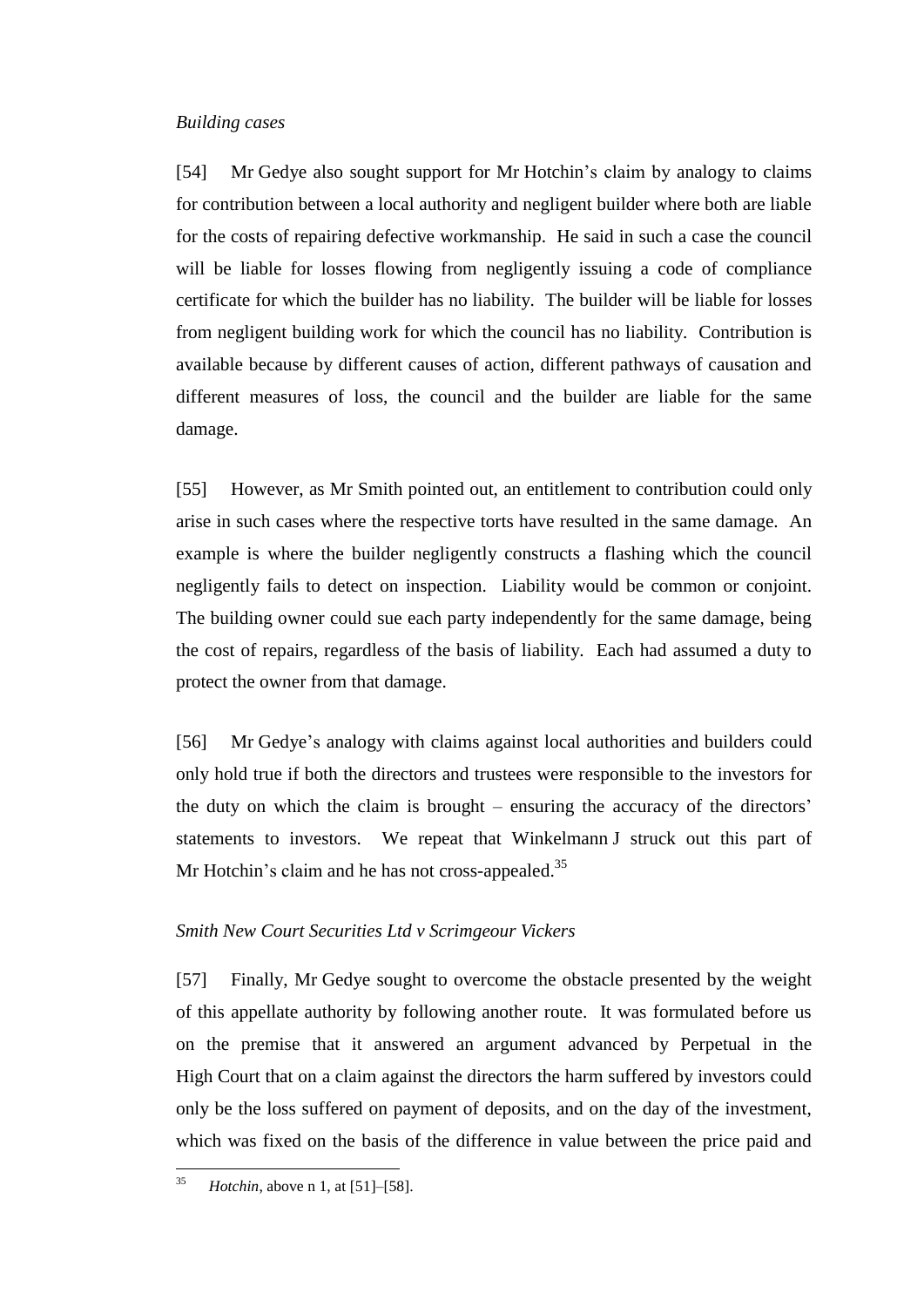the value of securities at the date of breach; that, by contrast, the harm claimable by an investor on a claim in tort against the trustee was different because it could only be the further loss of value that arose after payment by reason of quite different acts or omissions and thus a director and a trustee could not possibly be liable for any part of the same loss suffered by an investor.

[58] We note that Winkelmann J's judgment was not based on acceptance of Perpetual's argument. To that extent, Mr Gedye's argument in answer is tangential. In reliance on the English decision in *Smith New Court Securities Ltd v Scrimgeour Vickers (Asset Management) Ltd*, <sup>36</sup> followed since by the New South Wales Court of Appeal in *Ingot Capital Investments Pty Ltd v Macquarie Equity Capital Markets*  Ltd,<sup>37</sup> he submitted that the directors could be liable to investors both for the difference between the price paid and the true value of the investment on subscription date and the full shortfall in recovery, for the reason that the investors were "locked in" to their investments. In that case the measure of damages appropriate to a claim for deceit which locks a party into an investment would apply.

[59] There are a number of answers to Mr Gedye's submission. First, it is not apparent how the High Court might apply the measure of damages appropriate to a claim in deceit where the FMA has not framed its case in that way and Mr Hotchin certainly does not assert that he acted deceitfully. Second, Mr Gedye's argument falls into the trap which he submitted must be avoided of equating damage within the meaning of s 17(1) with the measure of loss.

[60] Third, and in any event, we cannot see how the measure of damages appropriate for a claim in deceit would be applied to these facts. The rationale for the different measure in deceit was explained in *Smith New Court Securities* as follows: 38

In the light of these authorities the old nineteenth century cases can no longer be treated as laying down a strict and inflexible rule. In many cases, even in deceit, it will be appropriate to value the asset acquired as at the

<sup>36</sup> <sup>36</sup> *Smith New Court Securities Ltd v Scrimgeour Vickers (Asset Management) Ltd* [1996] 4 All ER 769 (HL).

<sup>37</sup> *Ingot Capital Investments Pty Ltd v Macquarie Equity Capital Markets Ltd* [2008] NSWCA 206, [2008] 73 NSWLR 653.

 $38$  At 778c–h.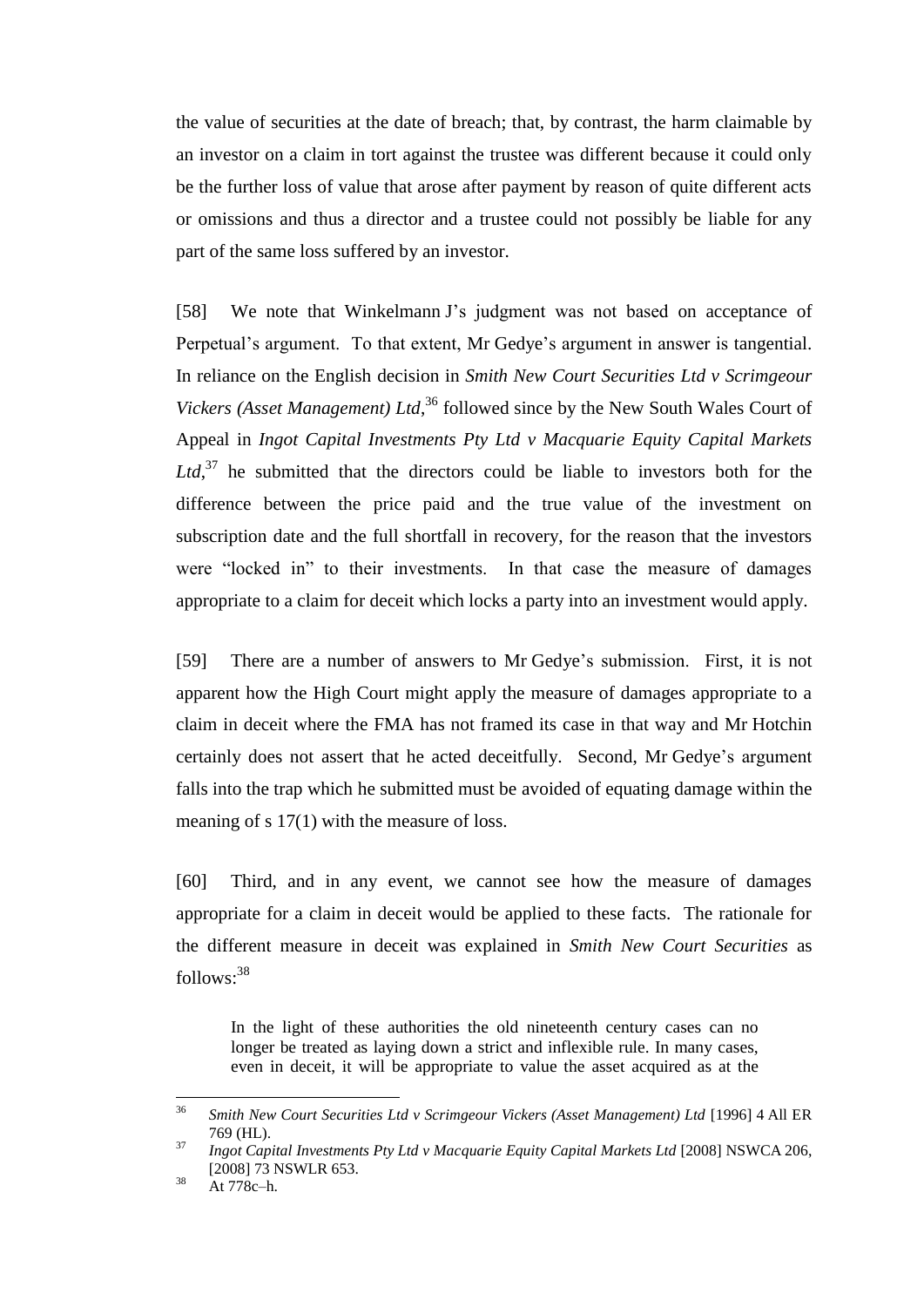transaction date if that truly reflects the value of what the plaintiff has obtained. Thus, if the asset acquired is a readily marketable asset and there is no special feature (such as a continuing misrepresentation or the purchaser being locked into a business that he has acquired) the transaction date rule may well produce a fair result. The plaintiff has acquired the asset and what he does with it thereafter is entirely up to him, freed from any continuing adverse impact of the defendant's wrongful act. The transaction date rule has one manifest advantage, namely that it avoids any question of causation. One of the difficulties of either valuing the asset at a later date or treating the actual receipt on realisation as being the value obtained is that difficult questions of causation are bound to arise. In the period between the transaction date and the date of valuation or resale other factors will have influenced the value or resale price of the asset. It was the desire to avoid these difficulties of causation which led to the adoption of the transaction date rule. But in cases where property has been acquired in reliance on a fraudulent misrepresentation there are likely to be many cases where the general rule has to be departed from in order to give adequate compensation for the wrong done to the plaintiff, in particular where the fraud continues to influence the conduct of the plaintiff after the transaction is complete or where the result of the transaction induced by fraud is to lock the plaintiff into continuing to hold the asset acquired.

[61] In our judgment this argument, based upon applying a measure of damages formulated expressly for claims in deceit, cannot assist in deciding whether the damage suffered by investors as a result of the negligence of Mr Hotchin or the trustee was the same.

## **Limitation Act**

<span id="page-22-0"></span>[62] After the appeal was heard, Mr Gedye was granted leave to make a supplementary submission based on s 34 of the Limitation Act 2010, which materially provides:

#### **34 Claim for contribution from another tortfeasor or joint obligor**

- (1) This section applies to a claim under section 17 of the Law Reform Act 1936—
	- (a) by a tortfeasor (**A**) liable in tort to another person (**B**) in respect of damage; and
	- (b) for contribution from another tortfeasor  $(C)$  who is, or would if sued in time by B have been, liable in tort to B (whether jointly with A or otherwise) in respect of that damage.
- (2) This section also applies to a claim—
	- (a) made by a person (**A**) who is liable (otherwise than in tort) to another person (**B**) in respect of a matter; and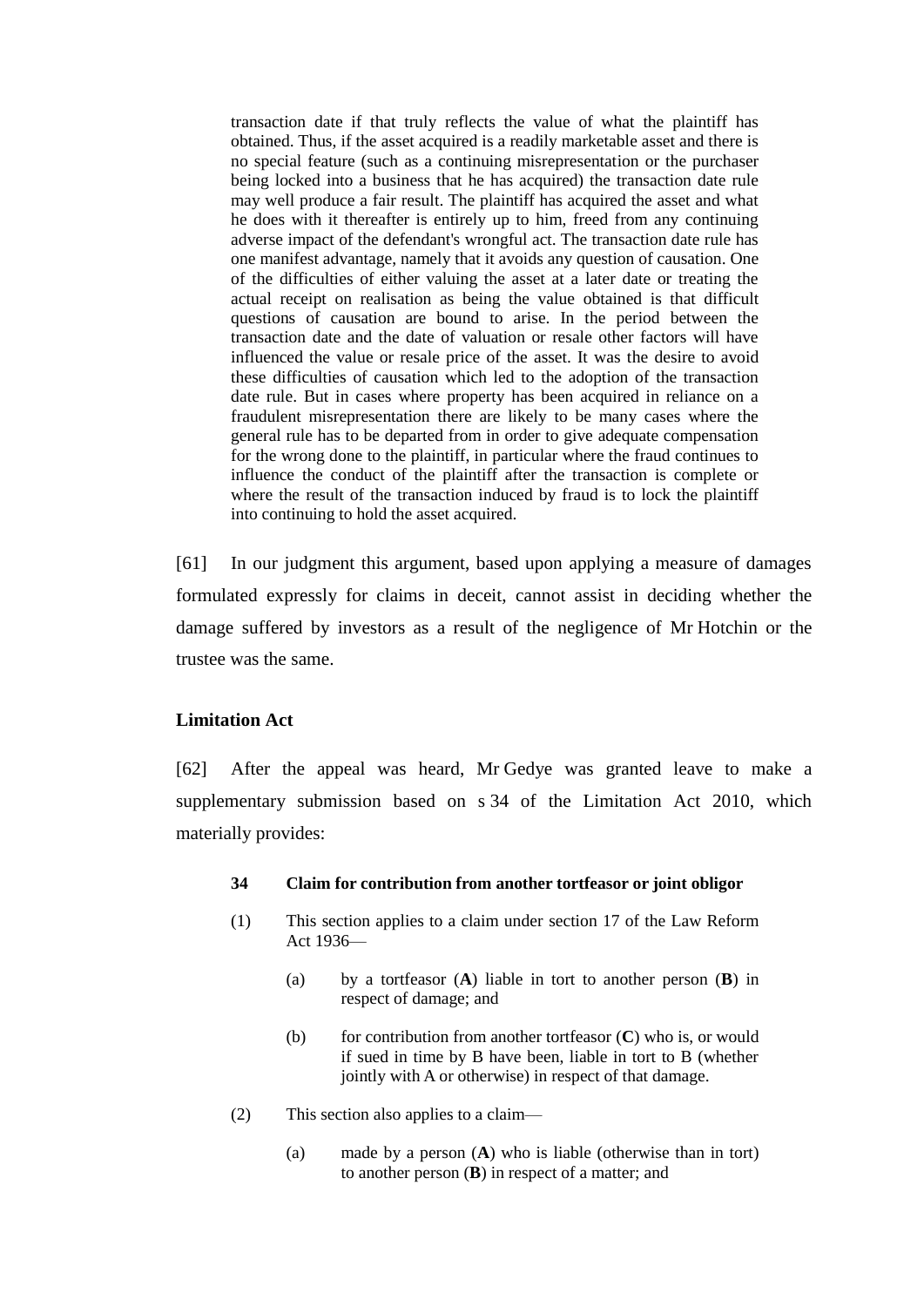- (b) for contribution from a third person  $(C)$  who is, or would if sued in time by B have been, liable (otherwise than in tort) to B (whether jointly with A or otherwise) in a coordinate way in respect of that matter.
- (3) C is liable to B in a coordinate way for the purposes of subsection  $(2)(b)$  if, and only if,—
	- (a) a common obligation underlies C's liability to B and A's liability to B; and
	- (b) payment or other discharge of C's liability to B would have the effect of relieving A, in whole or in part, from A's liability to B.
- (4) It is a defence to A's claim for contribution from C if C proves that the date on which the claim is filed is at least 2 years after the date on which A's liability to B is quantified by an agreement, award, or judgment.

[63] Mr Gedye drew attention to the fact that s 34 prescribes a limitation period for contribution claims, describing and defining those claims arising under s  $17(1)(c)$ differently from other non-tort contribution claims. His point is that, whereas non-tort contribution claims must be based on co-ordinate liability as defined in s 34(3), tort claims under s 17(1) have no such requirement. In his submission, the structure and content of s 34 is consistent with Mr Hotchin's case.

[64] We disagree. As Mr Smith pointed out, the Limitation Act was enacted after the relevant events and only came into effect from 1 January 2011. It does not apply to a claim arising from events occurring in 2007. In any event, s 34(1) simply mirrors the essence of s 17 and the fact that s 34(2) and (3) refer to a claim for contribution against a party which is liable other than in tort, such as an equity, is of no assistance. The requirement of co-ordinate liability in the latter case does not shed any light on whether it is required on a claim for contribution where a defendant must show that the third party is liable to the claimant "in respect of the same damage". This argument does not assist Mr Hotchin's case.

#### **Analysis**

<span id="page-23-0"></span>[65] The wording of s 17(1) provides the framework for our consideration of the relevant principles and authorities. A right to recover contribution requires that the "damage … [must be] suffered by [the claimant] as a result of a tort" and is available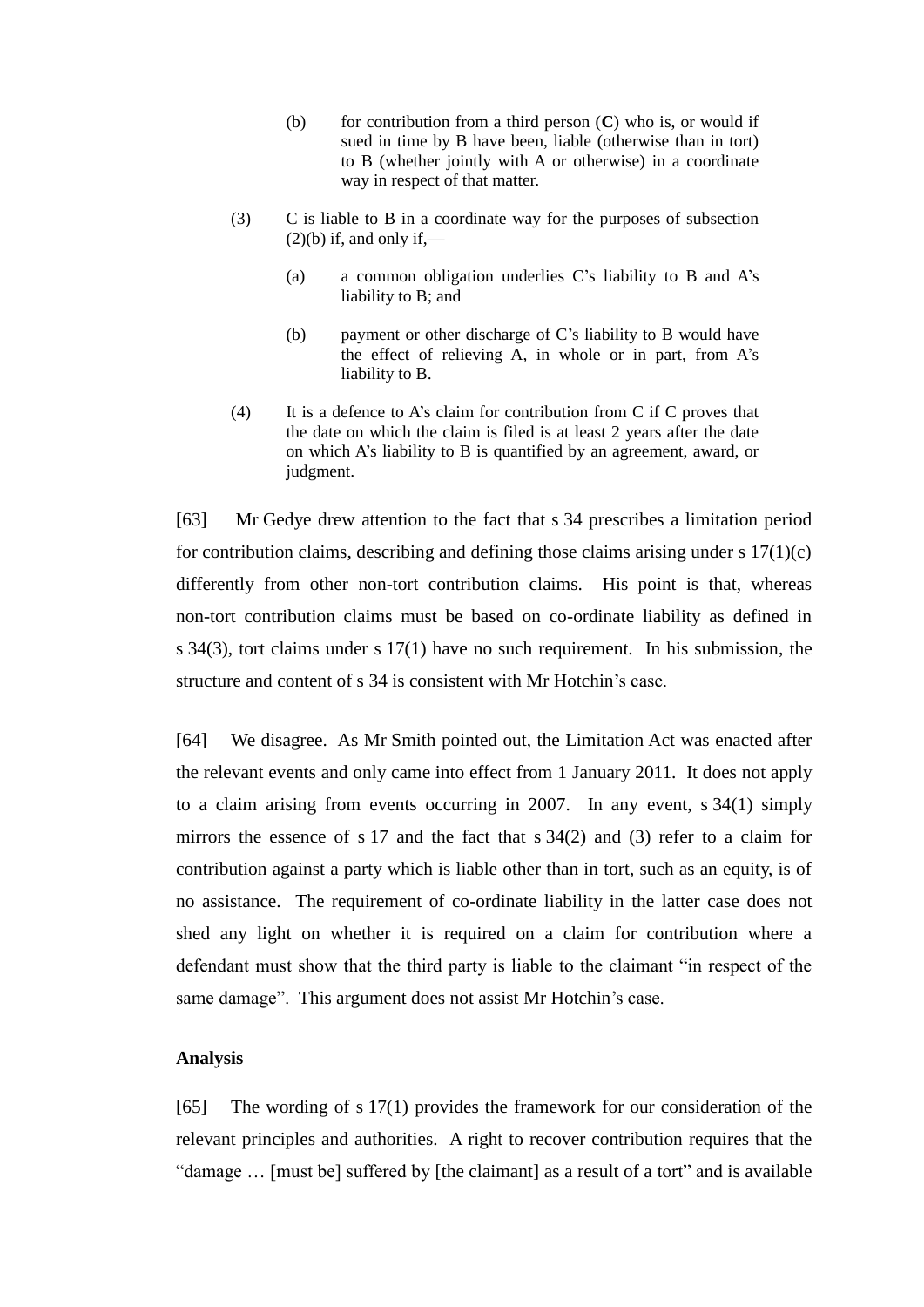against another "tortfeasor who is … liable in respect of the same damage". The amount recoverable is "the extent of that [tortfeasor's] *responsibility for the damage*" (emphasis added). In our judgment, the element of contribution is of governing effect. It is, as we have said, the mechanism for apportioning "*responsibility for that damage*" – the same damage – between potential joint or several tortfeasors and can only operate by taking account of the nature of the duties owed and relative causative potency.

[66] Mr Hotchin owed the investors a duty to make accurate statements in prospectuses and certificates. The damage suffered by the Hanover investors as a result of Mr Hotchin's alleged breach of duty was the loss of their deposits made in reliance on those statements or the excessive prices paid. The trustees' duties were of a very different nature, to protect investors against the harm arising from breaches of the companies' obligations under the trust deeds. The trustees cannot be liable in respect of the damage suffered by the investors where they did not owe a duty to protect them against the harm of inaccuracies in the directors' statements. They did not assume substantially the same obligations towards the investors as those performed by Mr Hotchin. The obligations they each assumed were not of the same nature or extent.

[67] Mr Hotchin and the trustees do not share a co-ordinate liability, even in a loose sense, $39$  to pay compensation for inflicting the same harm. The investors could not recover from the trustees any or all of the loss caused by investing in reliance on a misleading statement. Any liability on the trustees' part would be directly and independently for the different damage caused by failing to intervene earlier. While in its most general sense the damage in both cases is loss of all or part of an investment, the trustees could not be independently liable for damage which they did not cause.

[68] The liabilities of the directors and trustees for breaching their respective duties would not be of the same nature and to the same extent. As noted, each was performing a different obligation. It is not enough for Mr Hotchin to identify at a level of generalised abstraction the existence of breaches of separate duties owed to

<sup>39</sup> <sup>39</sup> *Royal Brompton*, above n [11,](#page-10-4) at [46] per Lord Hope.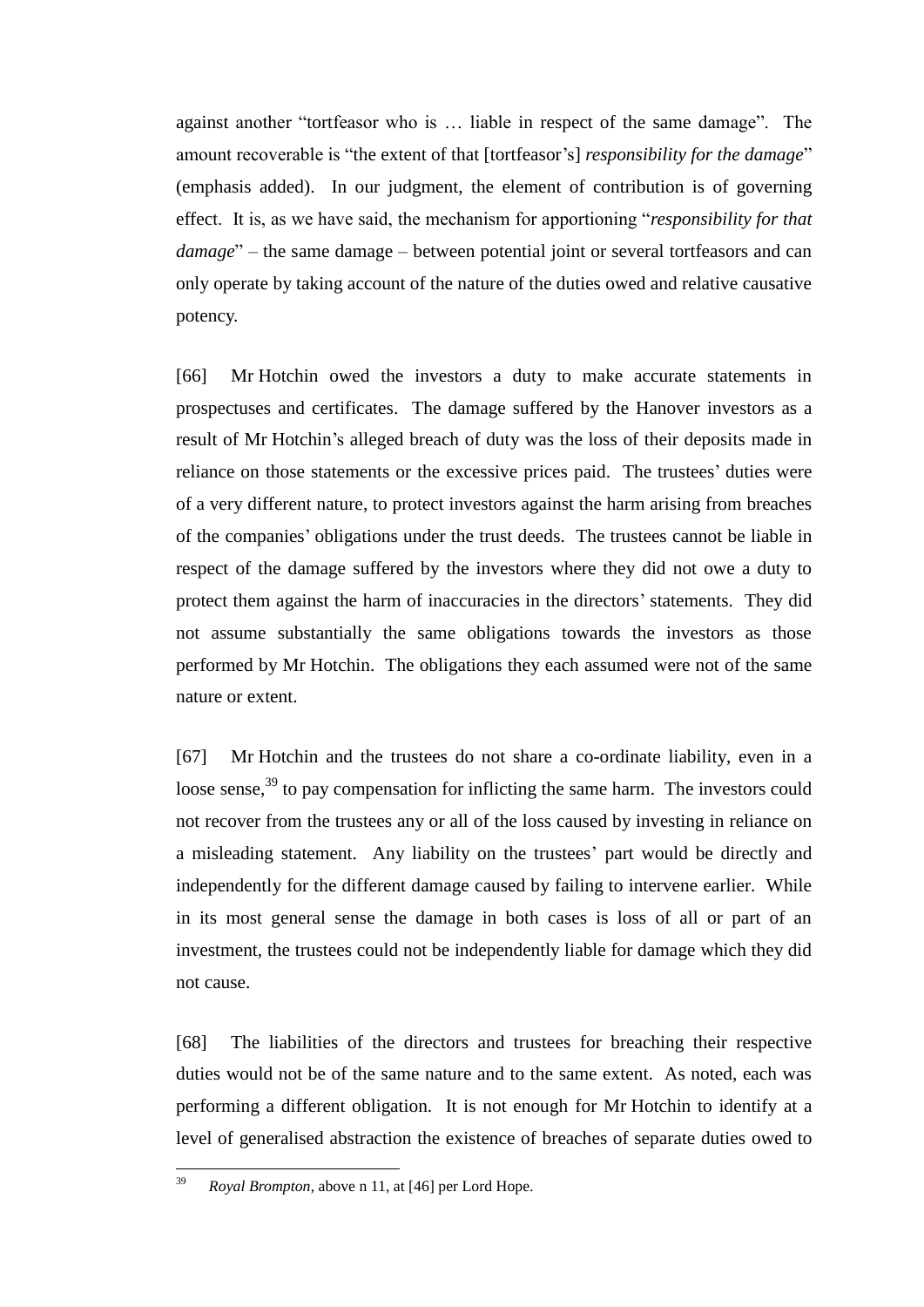the same group of investors and arising out of the operations of the same group of companies. He must identify something more specific by way of a common or shared obligation giving rise to common liabilities where the nature of the harm resulting is the same or indivisible. He has failed to do so here.

[69] Mr Hotchin's alternative claim for equitable contribution must fail for similar reasons. We are satisfied that Winkelmann J applied the correct test in finding that Mr Hotchin and the trustees did not share a co-ordinate liability to the investors. There could not be a common contribution to make good the same loss – the loss of an investor's deposit – because as the Judge found:

[72] It was suggested for Mr Hotchin that the fact any loss recovered from one would tend to reduce the loss recoverable from another was evidence of co-ordinate liabilities. I do not consider this is a valid indicia of co-ordinate liability. The following passage from *Meagher Gummow & Lehane's Equity Doctrines & Remedies* is helpful on this point:  $40$ 

In previous editions of this work, it was suggested that contribution might be recovered "where the liabilities of the co-obligors to the principal claimant are such that enforcement by him against either co-obligor would diminish that obligor in his material substance to the value of the liability". That statement requires qualification. It was never intended to suggest that, for example, a thief who steals a trustee's unauthorised investment can obtain contribution from the trustee, notwithstanding that both are liable for the loss suffered by the owner of the stolen goods. The generous approaches to causation at common law, and, especially, in equity against fiduciaries […], produce the result that a wide range of persons may be held liable in respect of the same loss on a variety of causes of action. Added to this are persons rendered liable on statutory causes of action […]. Recent discussions have shown that whether there are "co-ordinate liabilities" depends not merely on whether liability for the same loss is established, but on whether that liability is grounded in a common interest and a common burden.

[70] As we have pointed out, the directors and the trustees did not share a common interest or common burden. The directors' duty was to ensure that the Hanover companies complied with the trust deeds; the trustees' duty was to monitor compliance. The nature and extent of their liabilities was different. Mr Hotchin's claim for equitable contribution is unarguable.

## **Result**

<span id="page-25-0"></span>[71] The appeal is dismissed.

<sup>40</sup> <sup>40</sup> R Meagher, D Heydon and M Leeming *Meagher Gummow & Lehane's Equity: Doctrines & Remedies* (4th ed, LexisNexis, New South Wales, 2002) at [10-030].